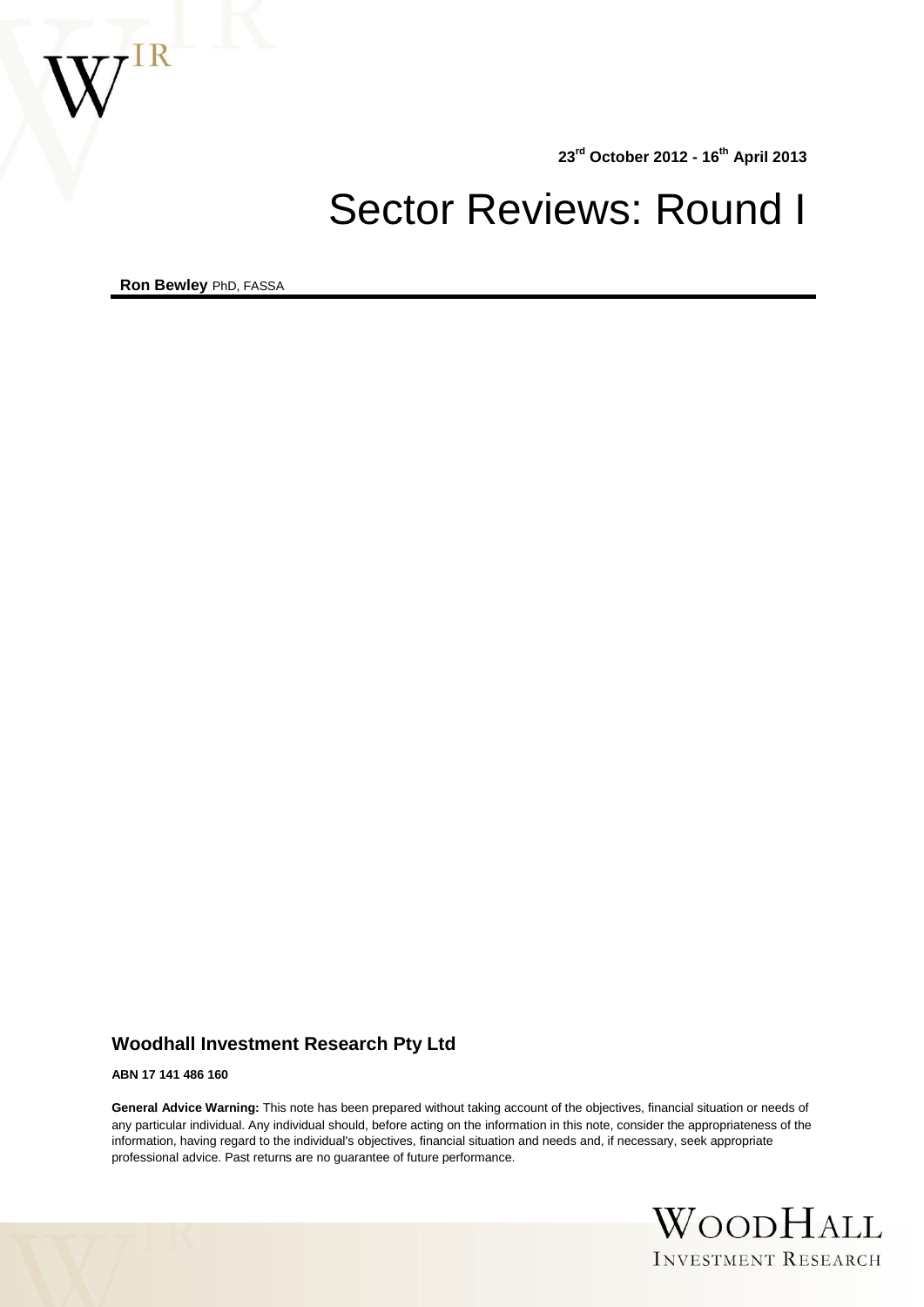## **Preface**

I write a fortnightly column for the Switzer Super Report [\(www.switzersuperreport.com.au\)](http://www.switzersuperreport.com.au/) in which I review each of twelve sectors of the ASX 200 in a cycle. At the beginning of each cycle I publish two or three general reports on the market as a whole. The reports collected in this volume are the reports as I submitted them. Since the editor at *SSR* often changes the layout and text, these reports do not reflect what was actually published.

The theme of the reports is that I am thinking in terms of building and rebalancing a High Conviction Fund which I define in the first report. In essence it is a fund dominated by large companies that pass a certain hurdle based on broking analysts' consensus recommendations.

The next report focuses on the high yield sectors with a view to demonstrating how yield has taken centre stage with forecast yields being a constraint on capital gains. This report is followed by a general review of all of the sectors in one short note.

The S&P/ASX 200 has 10 major sectors – the so-called tier 1 GICS (Global Industry Classification Standard) sectors – but our Property sector – REITS or Real Estate Investment Trusts – is so dominant in the Australian market that S&P Financial sector can be broken down into Financials-ex-REITS and REITS. I refer to these as Financials and Property as more user-friendly terms.

Also because of the large number of companies in the Materials sector, I split up the discussion of this sector into Materials (Mining) and Materials (Nonmining). The latter subsector is dominated by building materials.

This review cycle started on 23<sup>rd</sup> October 2012 and ended on 16<sup>th</sup> April 2013. I typically submit each report on alternating Tuesdays for the SSR to be published on the following Thursday.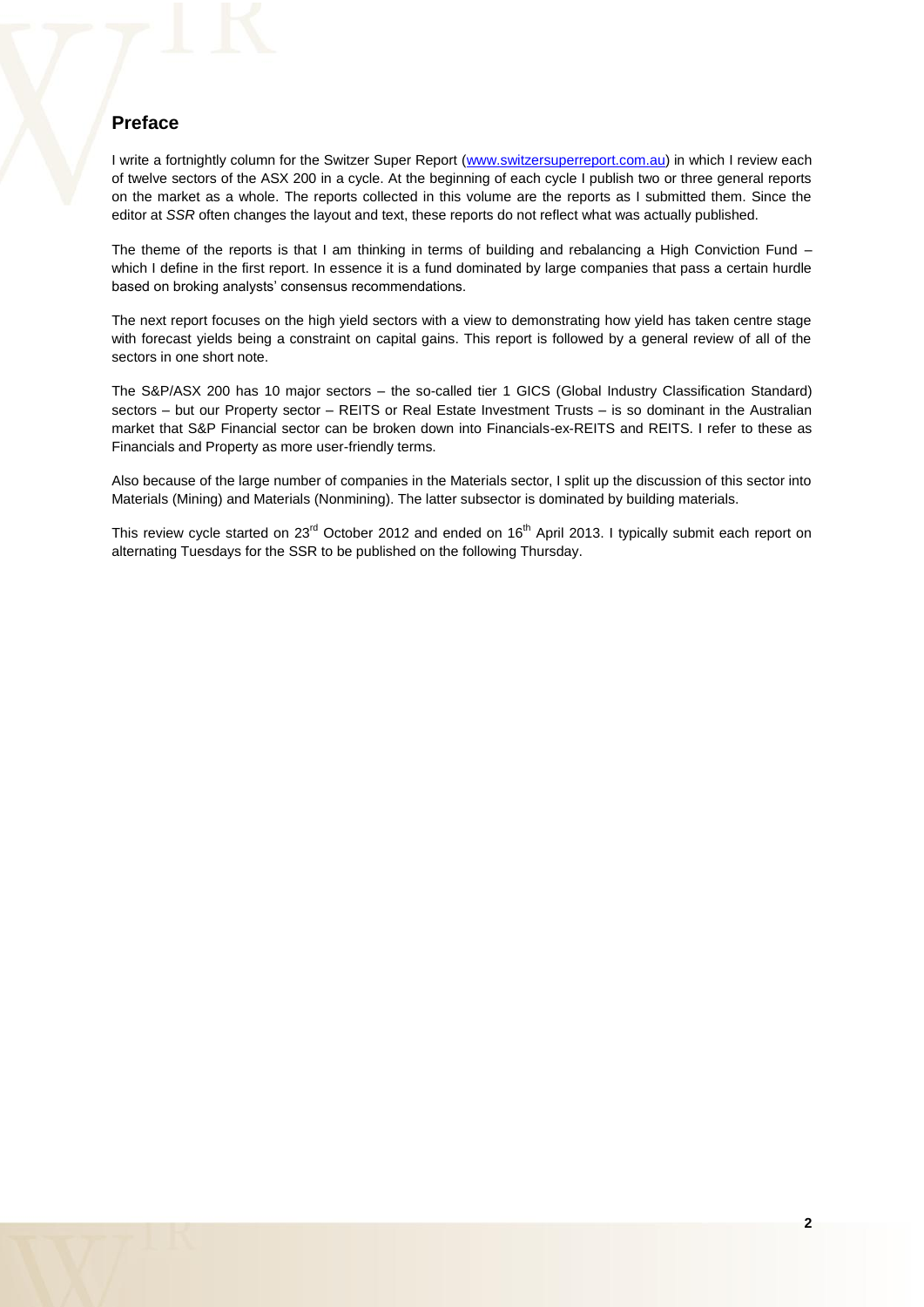## **Index**

- 1. What is a High Conviction Fund?
- 2. How to Read Our Sector Reports
- 3. Sectoral Overview
- 4. The Energy Sector
- 5. The Materials (Mining) Sector
- 6. The Materials (Nonmining) Sector
- 7. The Industrials Sector
- 8. The Discretionary Sector
- 9. The Staples Sector
- 10. The Healthcare Sector
- 11. The Financials-x-REITS Sector
- 12. The Property (REITS) Sector
- 13. The IT Sector
- 14. The Telco Sector
- 15. The Utilities Sector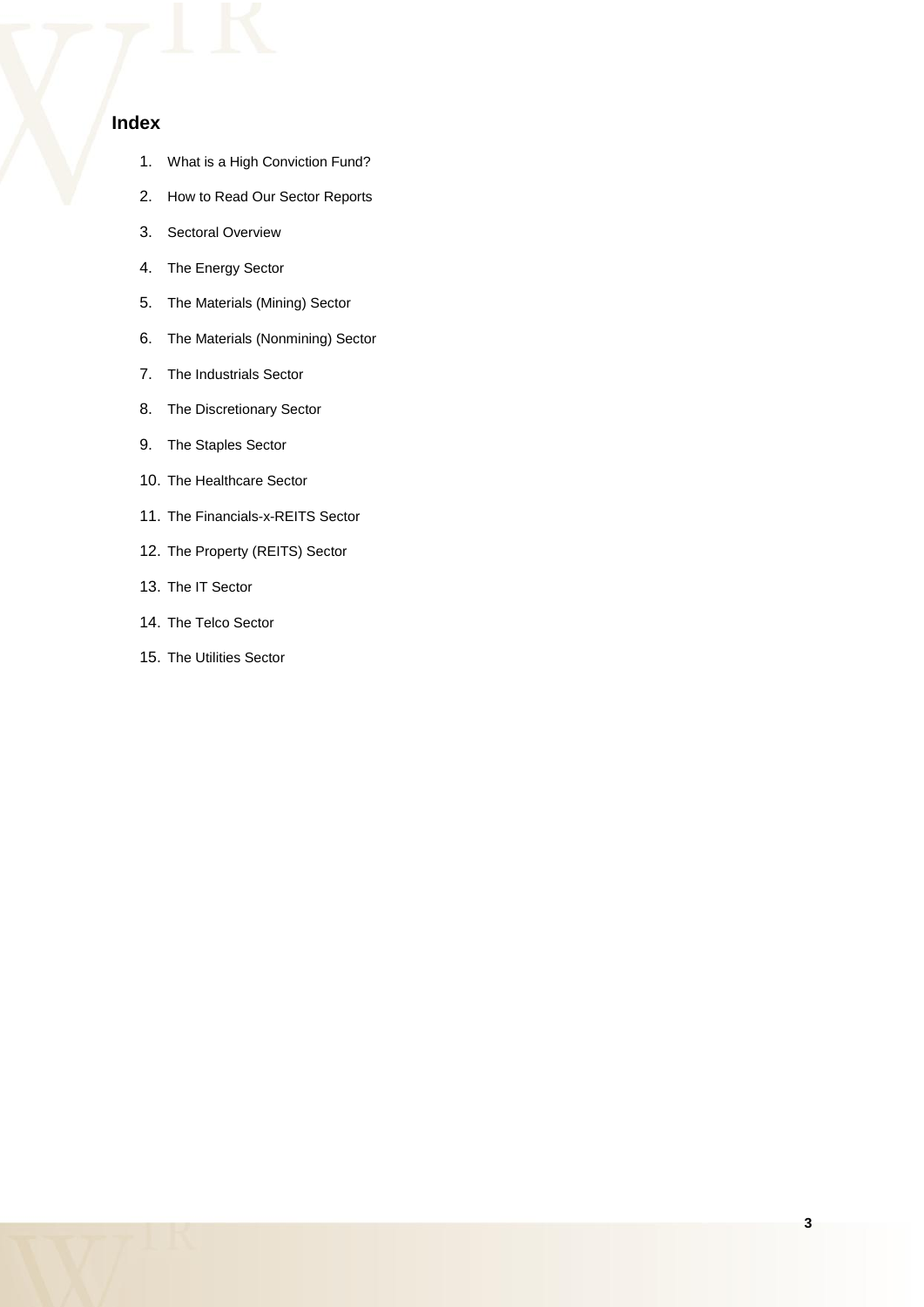## **What is a High Conviction Fund?**

It is a term often used but less often defined. My view is that it is a fund of quality stocks that can be left unmonitored for periods of time – usually without tinkering. There are no speculative stocks – from exploration nor corporate actions – in a High Conviction Fund. Importantly, a drop in price of one or more stocks is more likely to attract attention for any spare cash rather than a cause for abandonment!

I have my own rules for assembling a High Conviction Fund. At times like present, I would advocate 8 – 15 stocks if equally weighted but more if some stocks are given less weight. There are ways of determining the equivalent number of stocks for general portfolios. In more turbulent times – such as 2008 – 2010 – the optimal number of stocks is more like 12 – 20, and possibly more. I have papers in the *Switzer Super Report*, *Professional Planner*, and my website woodhall.com.au on these and many more associated issues.

I determine how much weight should be given to each of the 11 major sectors using my quantitative methods. Then, I allocate an appropriate number of stocks for each sector based on the size of the sector and the quality of the component stocks. Care should be taken not to have too much exposure to any one stock. Only companies from the ASX 100 belong in a High Conviction Fund in my world.

When I assemble a new portfolio, I only choose stocks with a 'good' consensus rating from brokers as published by Thomson Reuters. With '1' for a buy and '5' for a sell, I would only 'buy' a stock with a 2.5 or better. However, I would not sell unless the ratings fell well below that number. I have rules.

I like to think of rebalancing a 'High Conviction Fund' either once or twice a year. Rebalancing any more often is a sign of a trader's spirit.

The problem is that even big companies sometimes have mergers or divestitures associated with them, capital raisings and the rest. Real portfolio management is a full-time job but a High Conviction Portfolio should require less effort – but not no effort.

I also build High Octane Funds which seek out smaller capitalisation stocks of high consensus ratings. These are higher risk and possibly higher return funds. My High Fusion Funds are an amalgam of the High Conviction and High Octane Funds – and the blend of the two funds varies as other factors change.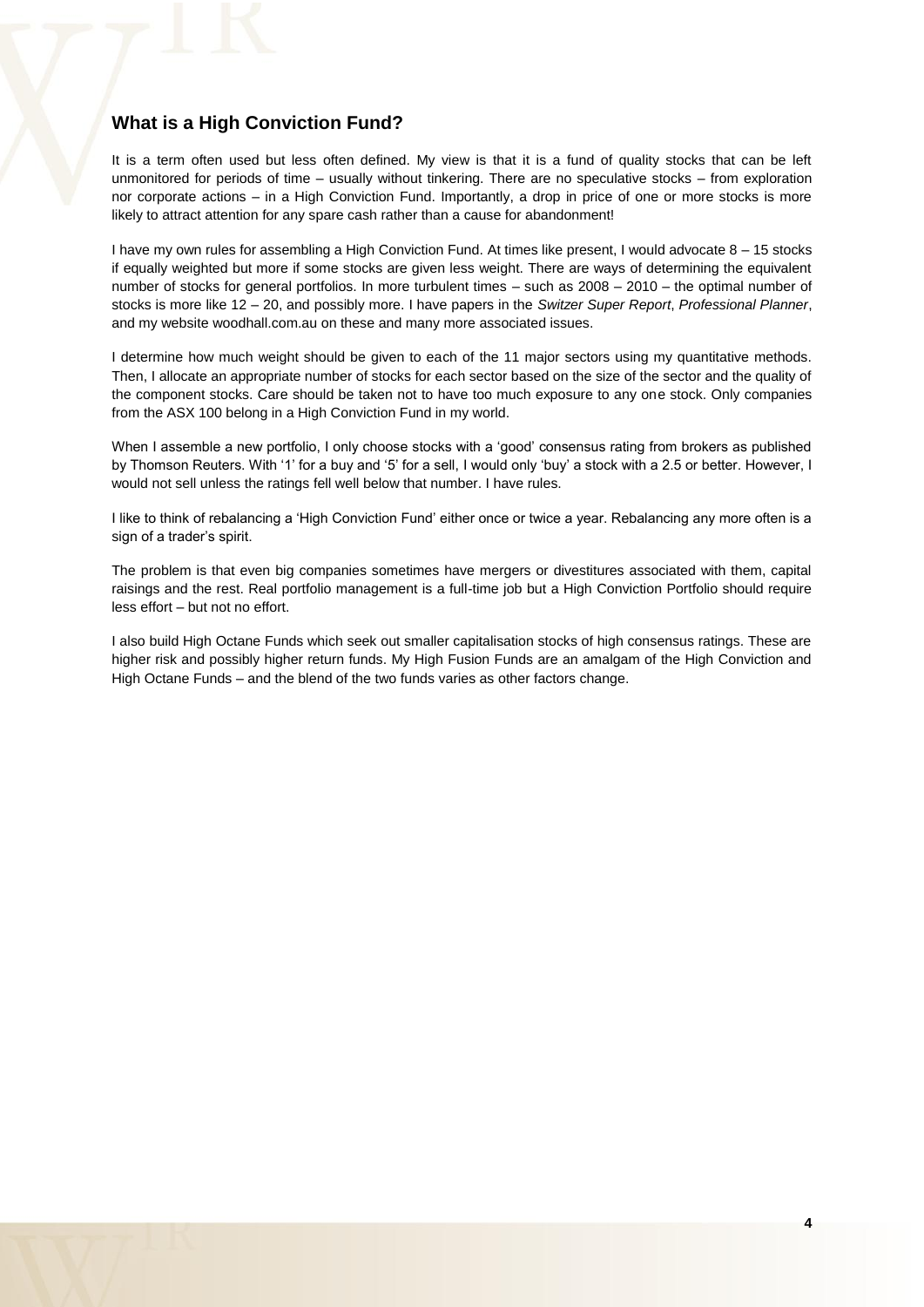## **How to Read Our Sector Reports**

Starting in late October, we have been publishing a report on each sector - one per fortnight - on www.switzersuperreport.com.au. Of course the statistics could be updated daily but we do not yet have a system (or the resources) in place to so do. In the meantime this report is designed to help any readers understand and interpret what we discuss in each sector report. Space on the super reports precludes such detail. Since this 'How to' report is not to be updated - at least not frequently - the examples will be outdated and should be ignored as current information.

#### **The sectors**

The Global Industry Classification System (GICS) is the official definition of the sectors of stock markets around the world. At the top level (tier 1) there are ten sectors. However, in the case of Australia, it is possible to decompose the Financials sector into Property (REITS) and the rest - Financials-x-REITS for the ASX 200. Thus, we plan to report on 11 major sectors. Also, where the number of stocks in the sector is too large for analysis on the Switzer Super Report site, the GICS sector will be split into two or more reports. The 11 sectors are:

| Energy                        | - Oil, gas, coal, uranium, etc.                  |
|-------------------------------|--------------------------------------------------|
| <b>Materials</b>              | - Mining, building materials, steel, etc.        |
| Industrials                   | - Includes mining services, etc.                 |
| <b>Consumer Discretionary</b> | - Nonessential consumer goods.                   |
| <b>Consumer Staples</b>       | - Essential consumer goods.                      |
| <b>Healthcare Services</b>    | - Plasma, pathology services, hospitals, etc.    |
| Financials (-x-REITS)         | - Banks, diversified financials, insurance, etc. |
| Property (REITS)              | - Listed property trusts, etc.                   |
| Information Technology        | - Technology services, etc.                      |
| Telecommunications            | - Telecommunication services, etc.               |
| <b>Utilities</b>              | - Power distribution, infrastructure, etc.       |

#### **High conviction style**

The focus of our sector reports is on the bigger companies in the sector providing that their broker recommendations are acceptable. For this reason, the first round of reports focuses on the stocks in the ASX  $100$ 

Broker recommendations - and all of the other data sources - are taken from Thomson Reuters Datastream. Each broker is invited to report the strength of their recommendation on a scale of 1 - 5:

- 1 Buy
- 2 Outperform
- 3 Hold
- 4 Underperform
- 5 Sell

The number of brokers reporting on a particular stock varies by company and over time. Clearly, one might have more regard for an average recommendation over brokers the more brokers that happen to report. It should be noted, however, with new stocks, or those that were recently small - but growing rapidly - there may be only a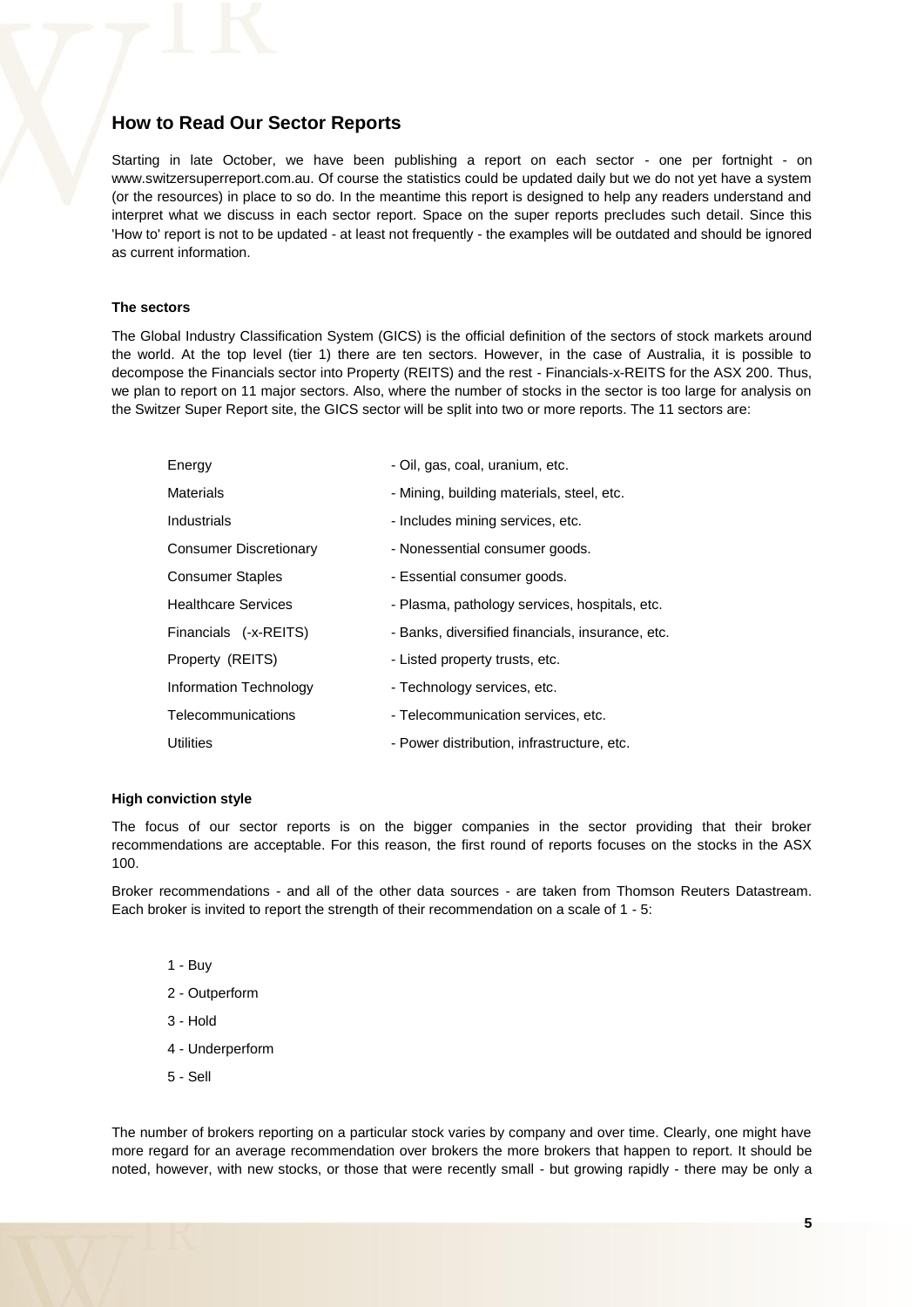handful of recommendations. In such cases, tracking the recommendations as well as the number of brokers over time can give an indication of perceived performance.

#### **The data table**

Each report contains a table presenting certain key information. The example table contains information on the Energy sector for a time at the beginning of November, 2012. The columns of the table contain the following information ranked by the size of the market capitalisation - largest to smallest.

| Company name                | Ticker     |       | Price growth over |          |       | Price target | No. of<br>12-month forecast<br>Concensus |      |         | Market cap. |      |       |
|-----------------------------|------------|-------|-------------------|----------|-------|--------------|------------------------------------------|------|---------|-------------|------|-------|
|                             |            | Price | quarter           | vear     | low   | median       | hiah                                     | rec. | brokers | vield       | P/E  | share |
| WOODSIDE PETROLEUM          | WPL        | 34.22 | 3.3%              | $-6.7%$  | 29.73 | 41.95        | 57.15                                    | 2.2  | 17      | 4.2%        | 13.4 | 30.7% |
| ORIGIN ENERGY (EX BORAL)    | ORG        | 11.00 | $-5.7%$           | $-21.6%$ | 11.20 | 15.77        | 16.55                                    | 2.2  | 15      | 4.6%        | 13.4 | 17.0% |
| <b>SANTOS</b>               | <b>STO</b> | 11.37 | $-2.1%$           | $-13.3%$ | 12.00 | 15.30        | 18.43                                    | 1.9  | 16      | 2.7%        | 18.7 | 15.4% |
| OIL SEARCH                  | OSH        | 7.44  | $-2.7%$           | 15.7%    | 8.29  | 9.25         | 9.87                                     | 1.9  | 16      | 0.5%        | 61.4 | 11.1% |
| <b>WORLEYPARSONS</b>        | <b>WOR</b> | 24.62 | $-10.4%$          | $-11.8%$ | 21.86 | 27.46        | 35.10                                    | 3.0  | 14      | 4.4%        | 14.5 | 7.6%  |
| CALTEX AUSTRALIA            | <b>CTX</b> | 17.40 | 2.8%              | 30.2%    | 13.07 | 15.55        | 19.80                                    | 3.3  | 9       | 2.1%        | 12.5 | 3.3%  |
| <b>WHITEHAVEN COAL</b>      | <b>WHC</b> | 2.89  | $-5.2%$           | $-49.4%$ | 3.20  | 4.35         | 6.01                                     | 1.7  | 14      | 0.7%        | 40.7 | 2.9%  |
| <b>BEACH ENERGY</b>         | <b>BPT</b> | 1.38  | 2.2%              | 16.5%    | 1.20  | 1.55         | 2.00                                     | 2.4  | 11      | 1.4%        | 13.1 | 2.5%  |
| <b>AURORA OIL &amp; GAS</b> | <b>AUT</b> | 3.83  | 3.5%              | 18.6%    | 2.61  | 3.80         | 4.93                                     | 2.9  | 10      | 0.0%        | 9.7  | 2.4%  |
| PALADIN ENERGY              | <b>PDN</b> | 1.10  | $-15.8%$          | $-21.2%$ | 0.93  | 1.81         | 4.75                                     | 2.2  | 19      | 0.0%        | 39.5 | 1.1%  |

#### **Table: Data on companies in the ASX 100's Energy sector**

Note: the estimates in the Table are current to the close of business 5th November 2012. They are based on Thomson Reuters Datastream. The price target is the brokers' forecast of where the stock price is heading - often considered to be in the next 12 months.

| Column 1            | Datastream's 'long' company name.                                                                                |
|---------------------|------------------------------------------------------------------------------------------------------------------|
| Column 2            | The code for the stock used in trading.                                                                          |
| Column 3            | The closing price for the stock in dollars.                                                                      |
| Column 4            | The capital gain for the stock over the previous quarter.                                                        |
| Column 5            | The capital gain for the stock over the previous year.                                                           |
| Column <sub>6</sub> | The lowest reported target price.                                                                                |
| Column <sub>7</sub> | The median of all of the brokers' target prices.                                                                 |
| Column 8            | The highest reported target price.                                                                               |
| Column 9            | The average of all of the broker recommendations (scale 1 - 5).                                                  |
| Column 10           | The number of brokers who contributed to targets and recommendations.                                            |
| Column 11           | The brokers' forecast dividend yield.                                                                            |
| Column 12           | The brokers' forecast price to earnings ratio.                                                                   |
| Column 13           | The market capitalisation of the company expressed as a fraction of those in the<br>sector - and in the ASX 200. |

#### **Interpretation**

The statistics and estimates in the data table are, perhaps, best used in a relative sense for those stocks in that sector. For example, a stock with an unusually large capital gain or loss might be singled out for further investigation as to why that stock was behaving differently.

Price targets are a bit fuzzy and not accurate but they do put the current price into perspective. It is not encouraging when a stock's price is above the median target! The width of the band (high target - low target) gives some idea of whether the median's target view is something to have some degree of confidence in. However, it could be that one broker reports the low target but all of the other brokers are quite close to the median or high target. Like all of these statistics, they are best used together to form a picture of the whole sector.

Although '1' is a buy, it is very difficult to get a consensus recommendation that is a '1' because it is most likely averaged with 2's, 3's etc. One way to deal with this is to use, say, less than 1.5 for the average as a buy, 1.5 -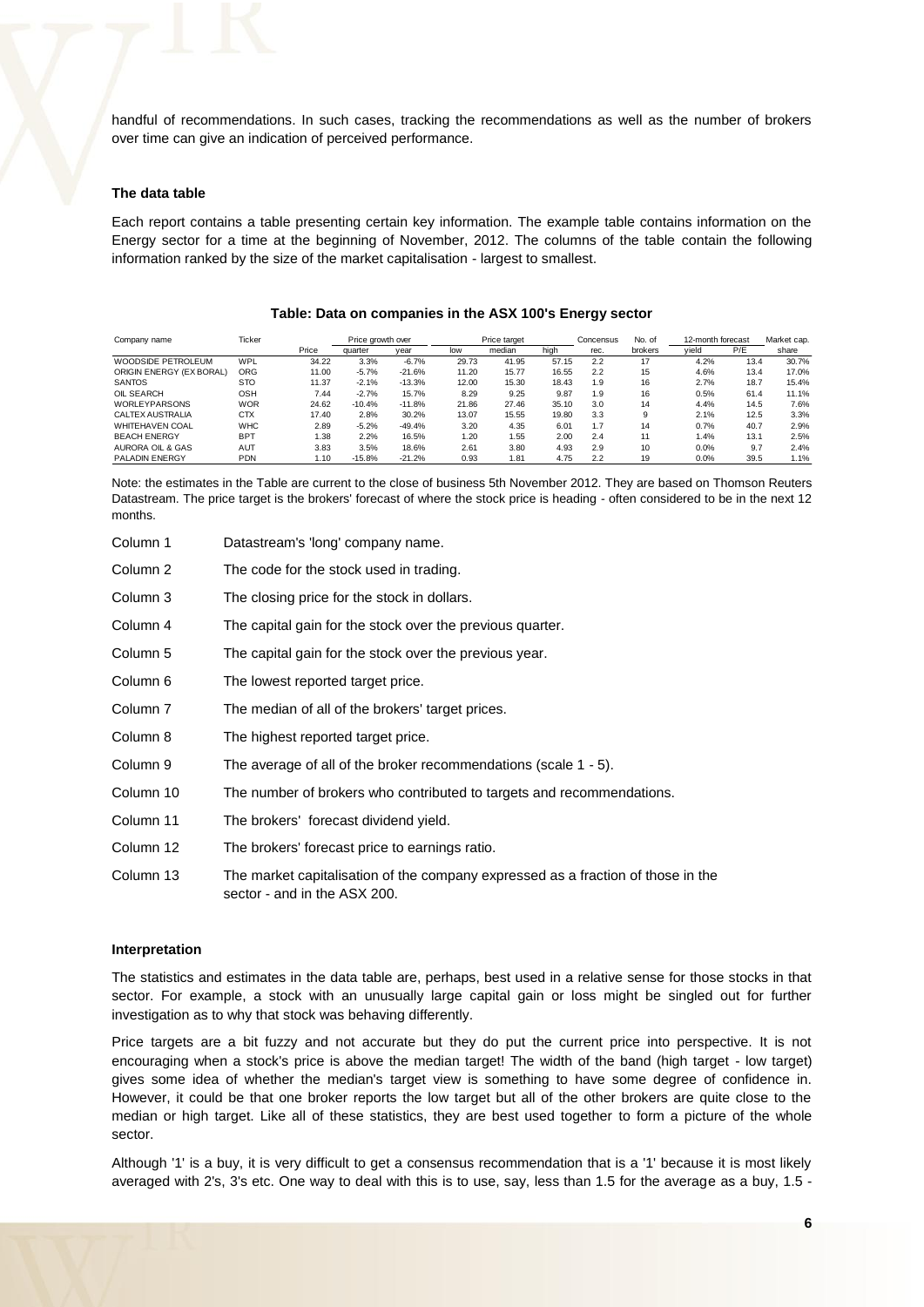2.5 as an outperform, 2.5 - 3.5 as a hold, etc. However, since there is a tendency for brokers not to report a 'sell'. 2.5 - 3.0 might be a better 'hold' and greater than 3.5 a 'sell'.

The yield forecasts are based on current prices and so will be higher after a price fall providing the dividend forecast in dollars is not also downgraded. Companies usually try to maintain dividend payments in dollars but this is not always possible.

P/E ratios - or price to earnings - can be used with historical earnings or predicted earnings - giving forecast P/E. P/E ratios vary a lot over the cycle and are more easily compared across companies in the same sector at the same time. If a P/E ratio is low it could indicate that the stock is underpriced - or earnings may come in short of expectations!

#### **Consensus recommendations over time**

Consensus recommendations change over time for three important and distinct reasons. Obviously, individual brokers might change their view on any given day. The larger the number of brokers, the less impact one broker's change of view will have on the average. The second reason is that a broker might stop covering a stock or, more likely, a new broker will start coverage. Since the latter is more likely to happen when there are few brokers, the latter can have a pronounced impact on the consensus recommendation. Also, when a broker changes his or her view, it is often only one notch up or down but a new broker might have a substantially different view on the stock. Finally, brokers might temporarily withhold their view while they research some new information. For these reasons, a simple snapshot of consensus recommendations can be lacking.

In Figure 1, a one year history of consensus recommendations is shown for the three largest capitalisation stocks. Woodside and Origin happen to have the same, very good consensus recommendation of 2.2. However, Origin's recommendation has been slipping since the middle of the year - and took another hit in the last day of the history. Interestingly, a few days later, Origin came out with a profit downgrade and its stock price fell sharply.

Santos, on the other hand has had a consensus recommendation that has been better, stable, and possibly gradually improving. Woodside did have a downgrade in its recommendation in recent months. Importantly, during that downgrade period there was one broker less reporting. The change is, therefore, of less consequence as, when the broker returned, so did the consensus recommendation.





Note: the estimates in the Figure are current to the close of business 5th November 2012. They are based on Thomson Reuters Datastream. The price target is the brokers' forecast of where the stock price is heading - often considered to be in the next 12 months.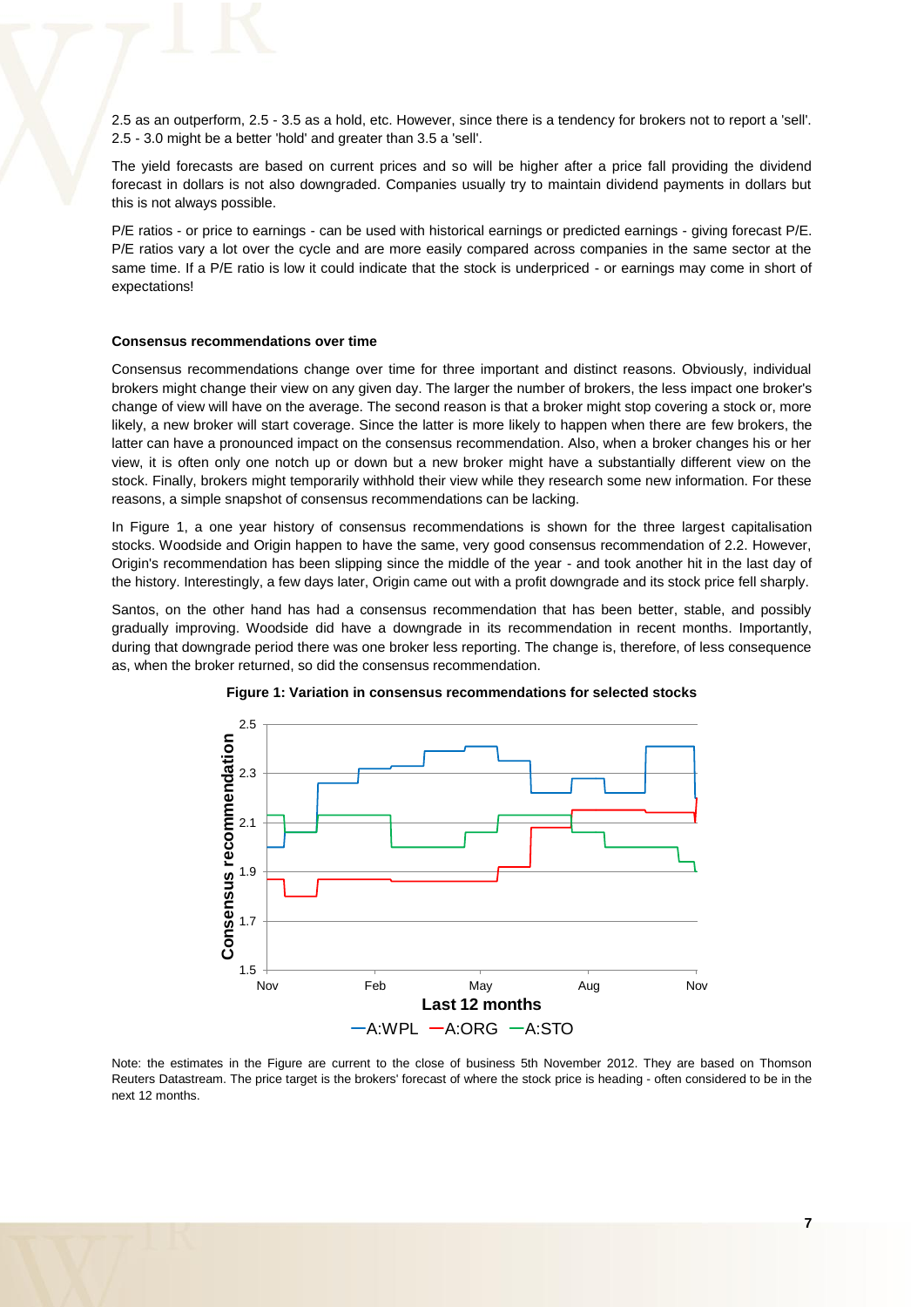#### **Mispricing**

Woodhall Investment Research has a proprietary measure of mispricing which they call exuberance. The basis of the measure is the generation of a set of forecasts for capital gains over the next 12 months for each sector and the ASX 200. The forecasts are based on the same set of brokers' forecasts of dividends and earnings.

The basic principle of exuberance is that a sector's price that is running faster than the forecast is overpriced. Conversely, a price that is not keeping up with the forecasts is underpriced. The actual process is far more complicated than that by bringing to bear forecasts of different vintages and weightings of them. We have found from real-time experience over the years that an exuberance measure of over +6% is very overpriced - to the extent that there might be a correction of 6% to 10% or a prolonged sideways price movement until the fundamentals improve to erode the over-pricing.

Obviously cheap markets can get cheaper and expensive markets can stay expensive for quite a while. Importantly, exuberance is not a rule for traders. Investors sometimes avoid buying stocks when the sector is overpriced and are encouraged by underpricing (negative exuberance).

A 12-month history for the Energy sector is shown in Figure 2. We note that the sector did get overpriced by 6% or more a number of times in 2009 before a pull-back. The sector at the end of that period (November 5) was underpriced and, therefore, not a deterrent to buying relevant stocks.



**Figure 2: Exuberance in the Energy sector** 

Note: the estimates in the Figure are current to the close of business 5th November 2012. They are based on Thomson Reuters Datastream. Please go to www.woodhall.com.au for more information on the assumptions behind the estimates.

#### **Summary**

We will now go through the analysis of this sector as we did at the relevant point in time - November 5, 2012.

Woodside is nearly twice as big - by market capitalisation share - as the next biggest stocks, Origin and Santos. It is nearly three times the size of Oil search. Given the size of the sector - about 6% by market capitalisation, most concentrated portfolios (say, less than 25 stocks in total) would not need more than two stocks.

Each rating is very good (2.2, 2.2 and 1.9) but we noted the slippage in Origin and dismissed it. It so happens, the next week saw Origin downgrade its profit forecast making this an easy one (in hindsight) to have called.

Whitehaven Coal had the best recommendation (1.7) but, at the time, there was intense speculation about takeovers and other events. That the price had fallen nearly 50% over the previous 12 months makes additional analysis worthwhile (given the market did not move by anywhere as near as much).

The P/E ratio for Whitehaven is very high which also causes concern - but it could be symptomatic of an earnings upgrade. That possibility is an additional risk in portfolio construction. Of course Oil Search and Paladin have as high or higher P/E ratios raising questions about those stocks.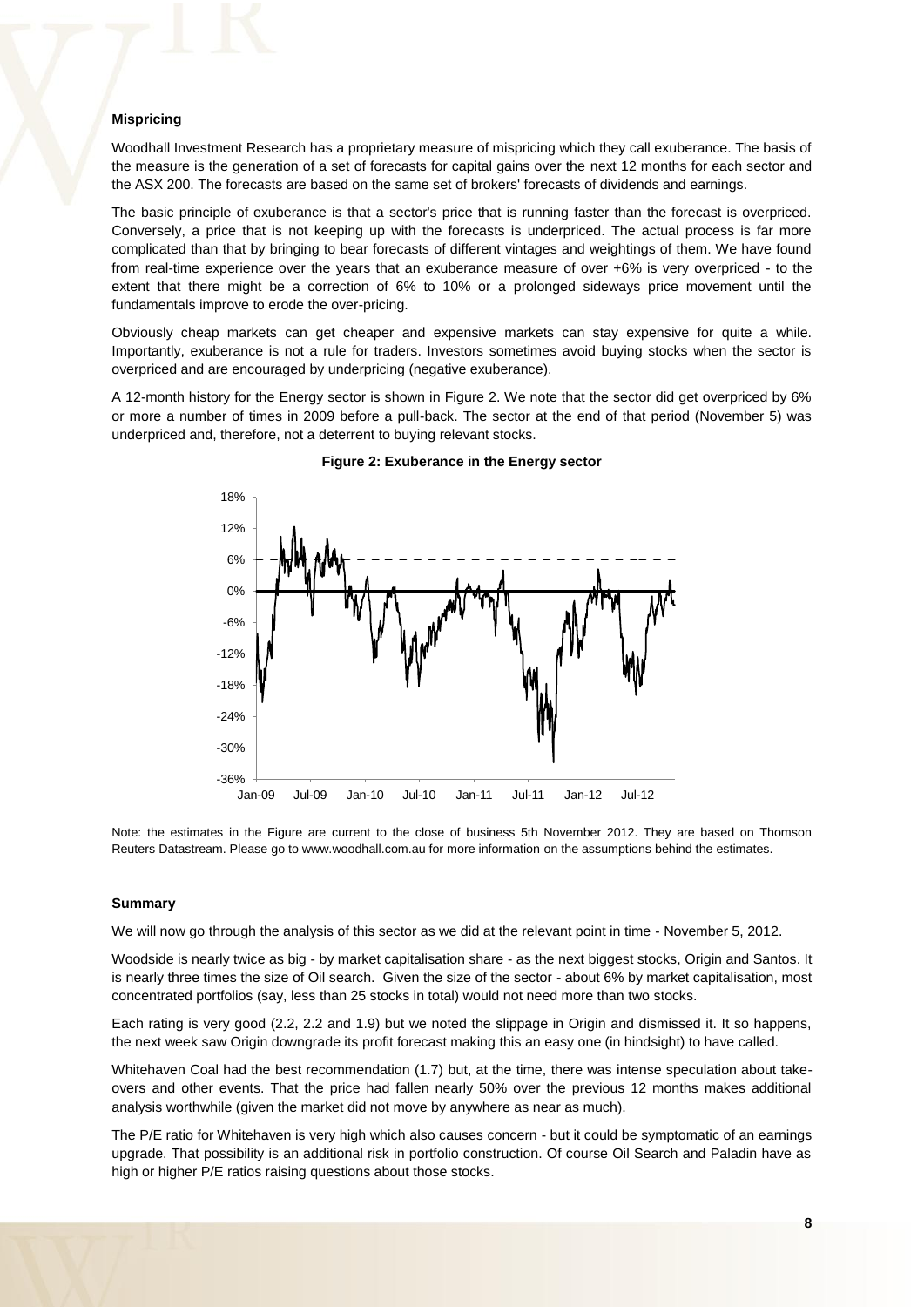Based on our analysis that leaves Woodside and Santos as (at the time) leading contenders for inclusion in a portfolio to represent the Energy sector. By reference to the median target price, Woodside has some expected price growth but the low target is well below the current price. In the case of Santos, even the low price target allows for further capital gains and the median for very nice gains.

In summary, Woodside and Santos pass some reasonable tests but Santos looks the better. Instead of allocating cash in proportion to market capitalisation - as is often done - tilting the weight towards Santos might prove to be a better investment. If new cash is to be allocated to the portfolio, the cheapness of the sector and the assessment of Santos makes it a leading contender for a top up.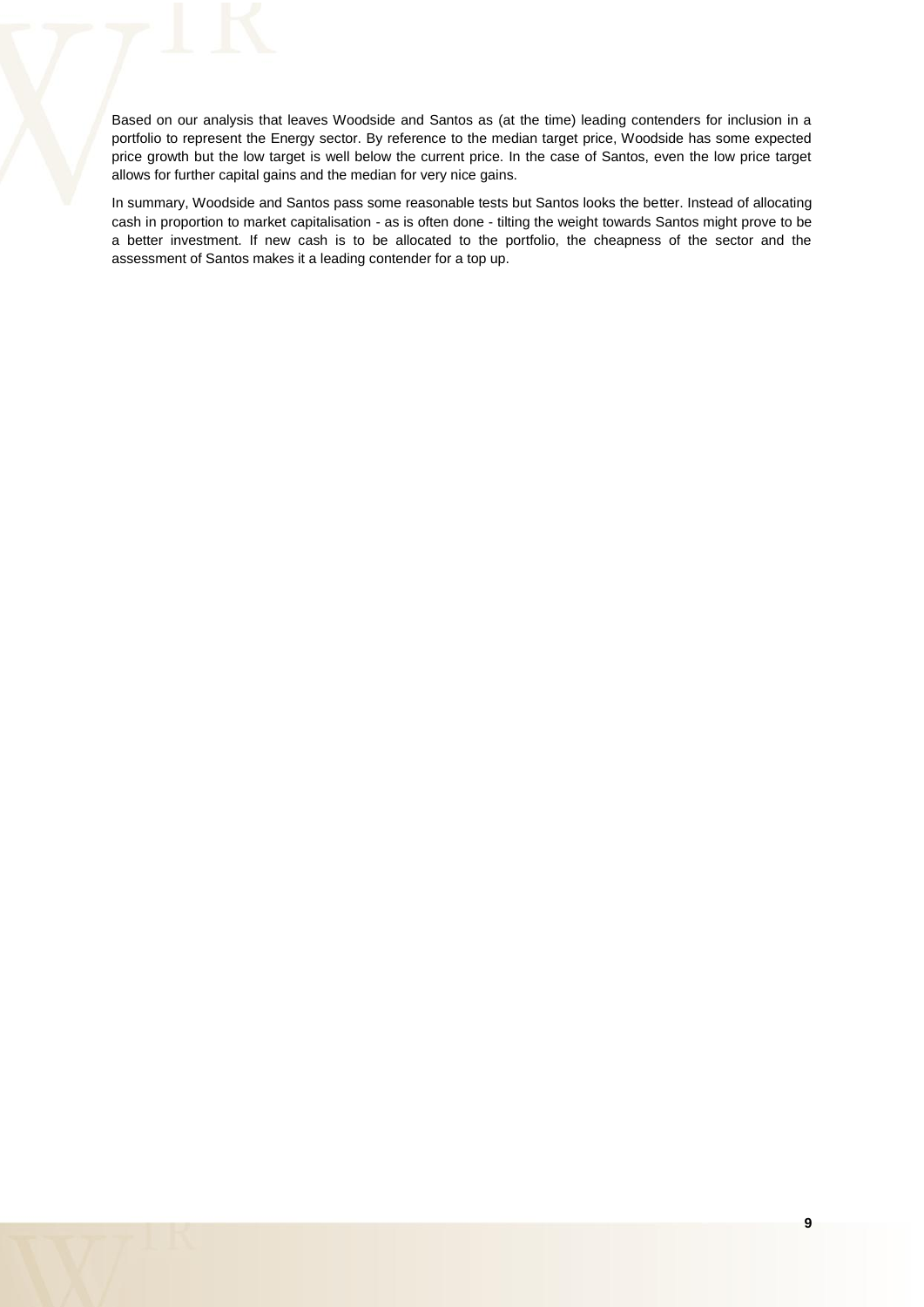## **Sectoral overview**

#### 23rd October 2012

The theme for my next series of reports is an overview of each of the major sectors of the ASX 200. In this first of these contributions, the background is set by reporting at a high level on all of the sectors. In each of the future contributions, one sector will be analysed in detail.

The 11 major sectors of the ASX 200 are listed in column one of the table. Using broker forecasts of dividends and earnings, Woodhall produces 12-month-ahead forecasts of total returns (including dividends but not franking credits), capital gains and the yield for each sector and the aggregate. Exuberance is our measure of mispricing and it can change markedly from day to day. All data in the table were current at the close on 22nd October 2012. Updates are published on the website each Saturday.

The Consenus rec(ommendation)s are the averages of the broker buy/hold/sell calls from brokers weighted by market capitalisation for the companies within each sector. Market share is the relative size of the market capitalisations of each sector.

|                               |               | 12-month ahead forecasts |       | Exuberance | Consensus | Market  |
|-------------------------------|---------------|--------------------------|-------|------------|-----------|---------|
| Sector                        | total returns | capital gains            | yield |            | recs      | share   |
| Energy                        | 11.0%         | 8.1%                     | 3.1%  | 1.3%       | 2.3       | 6.3%    |
| <b>Materials</b>              | 29.2%         | 26.8%                    | 3.1%  | 1.0%       | 2.2       | 21.4%   |
| <b>Industrials</b>            | 17.6%         | 13.6%                    | 4.6%  | $-0.1%$    | 2.5       | 6.2%    |
| <b>Consumer Discretionary</b> | 12.2%         | 9.2%                     | 3.3%  | 1.0%       | 2.8       | 4.4%    |
| <b>Consumer Staples</b>       | 11.0%         | 6.5%                     | 5.0%  | 4.5%       | 2.9       | 8.3%    |
| Health                        | 14.3%         | 12.1%                    | 2.5%  | 6.4%       | 2.7       | 4.1%    |
| Financials ex Property        | 11.0%         | 5.1%                     | 6.4%  | 4.9%       | 2.7       | 36.0%   |
| Property                      | 11.7%         | 6.4%                     | 5.8%  | 5.5%       | 2.8       | 6.1%    |
| IT                            | 16.4%         | 13.3%                    | 3.6%  | 5.5%       | 2.4       | 0.6%    |
| Telecommunications            | 10.4%         | 4.0%                     | 6.9%  | 5.5%       | 3.2       | 4.9%    |
| <b>Utilities</b>              | 22.4%         | 17.7%                    | 5.8%  | $-1.3%$    | 2.7       | $1.7\%$ |
|                               |               |                          |       |            |           |         |
| ASX 200                       | 15.7%         | 11.5%                    | 4.9%  | 2.2%       | 2.6       | 100.0%  |

#### **Table: Forecasts and measurements for the ASX 200 and its major sectors**

Note: the estimates in the Table are current to the close of business 22nd October 2012. They are based on Thomson Reuters Datastream. Please go to www.woodhall.com.au for more information on the assumptions behind the estimates.

At this point in time, the outlook for the ASX 200 is bright with a capital gain forecast of 11.5% but, as the sector is slightly overpriced (+2.2%) care should be taken with buying the index. However, not all sectors are overpriced and their 12-month ahead expectations show a broad divergence.

Woodhall uses an exuberance level of +6% as a 'danger sign' that the sector or index might correct or move sideways for a prolonged period. Clearly Health is above that range but it has retreated slightly from recent highs of +8%. Consumer Staples, Financials, Property, IT, and Telcos are all too close to that 6% level for comfort. These estimates suggest that future growth of these sectors might be muted or may contract sharply before growth to trend level is re-established. Possibly, there will be some rotation from these sectors to the cheaper ones.

Energy, Materials and Consumer Discretionary are only mildly overpriced. Industrials and Utilities are slightly cheap. While there are other important statistics to be considered when building or maintaining an equity portfolio, Materials, Industrials and Utilities are currently strong sectors being not significantly overpriced and with good growth prospects.

The Consensus recs are all in a narrow range because of the averaging across companies in these sectors. Note that 1 is a buy, 2 an outperform, 3 a hold, 4 an underperform and 5 a sell. Only Telcos - dominated by Telstra does not exceed the hold recommendation. Materials - including BHP and RIO - again looks good using this statistic. It is rare that a sector has an average recommendation above '2'.

While the current equity market seems reasonably stable, that has not been the case in recent times. Most resource-related stocks were hit badly in September as iron ore prices plummeted before rebounding. It is not wise to place too much reliance on statistics for a given day such as in the Table. In the individual sector reviews, a recent history will be included to better judge how much equity to hold in each sector, if any.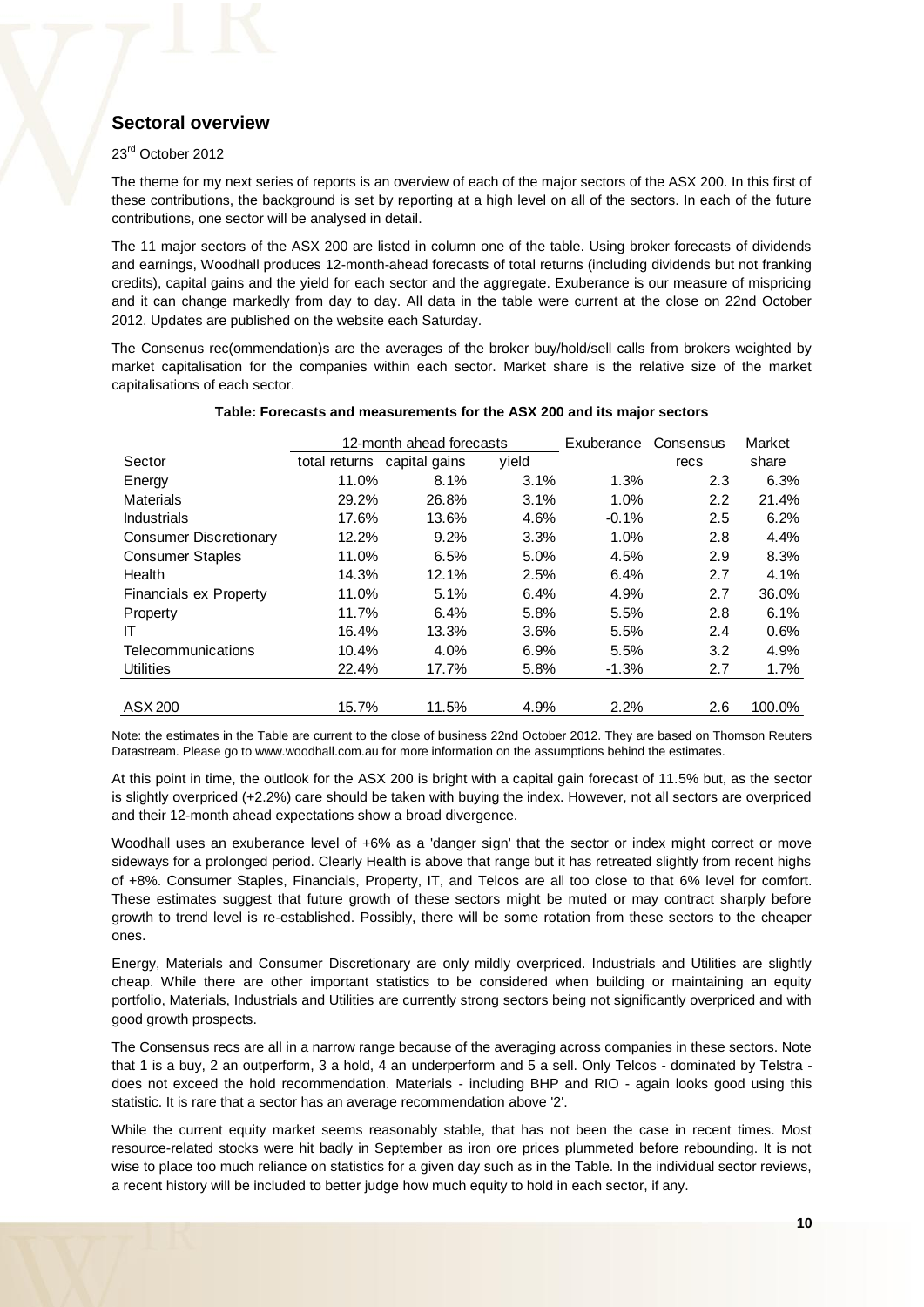## **The Energy Sector**

#### 6<sup>th</sup> November 2012

As foreshadowed in my last piece, I intend to report on my analysis of each of the 11 sectors of the ASX 200 in turn. The first is the Energy sector. I plan to keep a similar format to each piece to enable comparison.

My version of a High Conviction equity portfolio starts with the top 100 companies that attract a sufficiently strong consensus rating from Thomson Reuters Datastream. I usually use 2.5 as a cut off being halfway between an outperform (2) and a hold (3). I focus on the largest companies by market capitalisation that meet this criterion.

The table contains much of the information I use in stock selection. There are 10 stocks in the ASX 100 assigned to the Engery sector. However, I use my own filters to exclude stocks I do not want to include - as I discussed at the start of my contributions. In my opinion WOR is better thought of as mining services company and so I assign it to the Industrials sector. Similarly, I assign CTX to that same sector as it is a refiner/distributor rather than a 'resource' stock. I exclude PDN because I feel the future of the uranium stock is heavily influenced by changes in the political landscape. That leaves seven stocks to chose from.

#### **Table: Data on companies in the ASX 100's Energy sector**

| Company name             | Ticker     |       | Price growth over |          |       | Price target |       | Concensus | No. of  | 12-month forecast |      | Market cap. |  |
|--------------------------|------------|-------|-------------------|----------|-------|--------------|-------|-----------|---------|-------------------|------|-------------|--|
|                          |            | Price | quarter           | vear     | low   | median       | high  | rec.      | brokers | vield             | P/E  | share       |  |
| WOODSIDE PETROLEUM       | WPL        | 34.22 | 3.3%              | $-6.7%$  | 29.73 | 41.95        | 57.15 | 2.2       | 17      | 4.2%              | 13.4 | 30.7%       |  |
| ORIGIN ENERGY (EX BORAL) | ORG        | 11.00 | $-5.7%$           | $-21.6%$ | 11.20 | 15.77        | 16.55 | 2.2       | 15      | 4.6%              | 13.4 | 17.0%       |  |
| <b>SANTOS</b>            | <b>STO</b> | 11.37 | $-2.1%$           | $-13.3%$ | 12.00 | 15.30        | 18.43 | 1.9       | 16      | 2.7%              | 18.7 | 15.4%       |  |
| OIL SEARCH               | <b>OSH</b> | 7.44  | $-2.7%$           | 15.7%    | 8.29  | 9.25         | 9.87  | 1.9       | 16      | 0.5%              | 61.4 | 11.1%       |  |
| <b>WORLEYPARSONS</b>     | <b>WOR</b> | 24.62 | $-10.4%$          | $-11.8%$ | 21.86 | 27.46        | 35.10 | 3.0       | 14      | 4.4%              | 14.5 | 7.6%        |  |
| CALTEX AUSTRALIA         | <b>CTX</b> | 17.40 | 2.8%              | 30.2%    | 13.07 | 15.55        | 19.80 | 3.3       | 9       | 2.1%              | 12.5 | 3.3%        |  |
| <b>WHITEHAVEN COAL</b>   | <b>WHC</b> | 2.89  | $-5.2%$           | $-49.4%$ | 3.20  | 4.35         | 6.01  | 1.7       | 14      | 0.7%              | 40.7 | 2.9%        |  |
| <b>BEACH ENERGY</b>      | <b>BPT</b> | 1.38  | 2.2%              | 16.5%    | 1.20  | i.55         | 2.00  | 2.4       | 11      | 1.4%              | 13.1 | 2.5%        |  |
| AURORA OIL & GAS         | AUT        | 3.83  | 3.5%              | 18.6%    | 2.61  | 3.80         | 4.93  | 2.9       | 10      | 0.0%              | 9.7  | 2.4%        |  |
| <b>PALADIN ENERGY</b>    | <b>PDN</b> | 1.10  | $-15.8%$          | $-21.2%$ | 0.93  | 1.81         | 4.75  | 2.2       | 19      | 0.0%              | 39.5 | 1.1%        |  |

Note: the estimates in the Table are current to the close of business 5th November 2012. They are based on Thomson Reuters Datastream. The price target is the brokers' forecast of where the stock price is heading - often considered to be in the next 12 months.

The top three companies by size (WPL, ORG & STO) each have strong ratings (2.2, 2.2,1.9) with a sufficient number of brokers contributing to those ratings (17, 15, 16). If I wanted to be a bit more adventurous I might consider looking at the stock with the best rating, WHC (1.7). However, I note this company is experiencing a lot of takeover talk in the media and has a forward P/E ratio (40.7) well above the average for the sector. This company could turn out to be a great buy but my assessment is that there are additional risks that I would not wish to accept.

I happen to hold WPL and STO and not ORG. At the time I first bought my Energy stocks, STO had a much better rating than ORG which swayed me - but these rating change over time as can be seen in Figure 1 for the last 12 months. WPL and ORG currently have a similar rating but WPL's rating has typically been worse in the last 12 months. However, WPL is the biggest company by far being about 30% of the Energy sector in the ASX 200. STO currently has a better ranking but, importantly, STO's ranking has been improving while ORG's has been deteriorating a little. My current preference between the two is still for STO .

If I determined that I needed some energy stocks, I need to know if it is a good time to buy. My updated Energy 12-month forecast of capital gains (from the previous issue) is for 8.9% against an ASX 200 forecast 11.8%. Finally, I have the sector as being a little bit cheap from Figure 2. Indeed, in the last year or two, the Energy sector has rarely been overpriced. This chart, and similar ones for the other sectors are updated each week on www.woodhall.com.au.

The current price of WPL is \$34.22 well below the median target price of \$41.95 but the lowest target price, at \$29.73, is below the current price. However, for STO even the lower price target (\$12.00) is above the current price (\$11.37). Forecast dividend yields of WPL (4.2%) and STO (2.7%) are reasonable for resource stocks in my opinion.

Of course all of the information used in this report can change on a daily basis and often does. Also, other factors might be considered - such company's outlook statements - before selecting stocks. And perhaps I can remind readers that the rules for selling or rotating stocks are, for me, different from those I use to buy.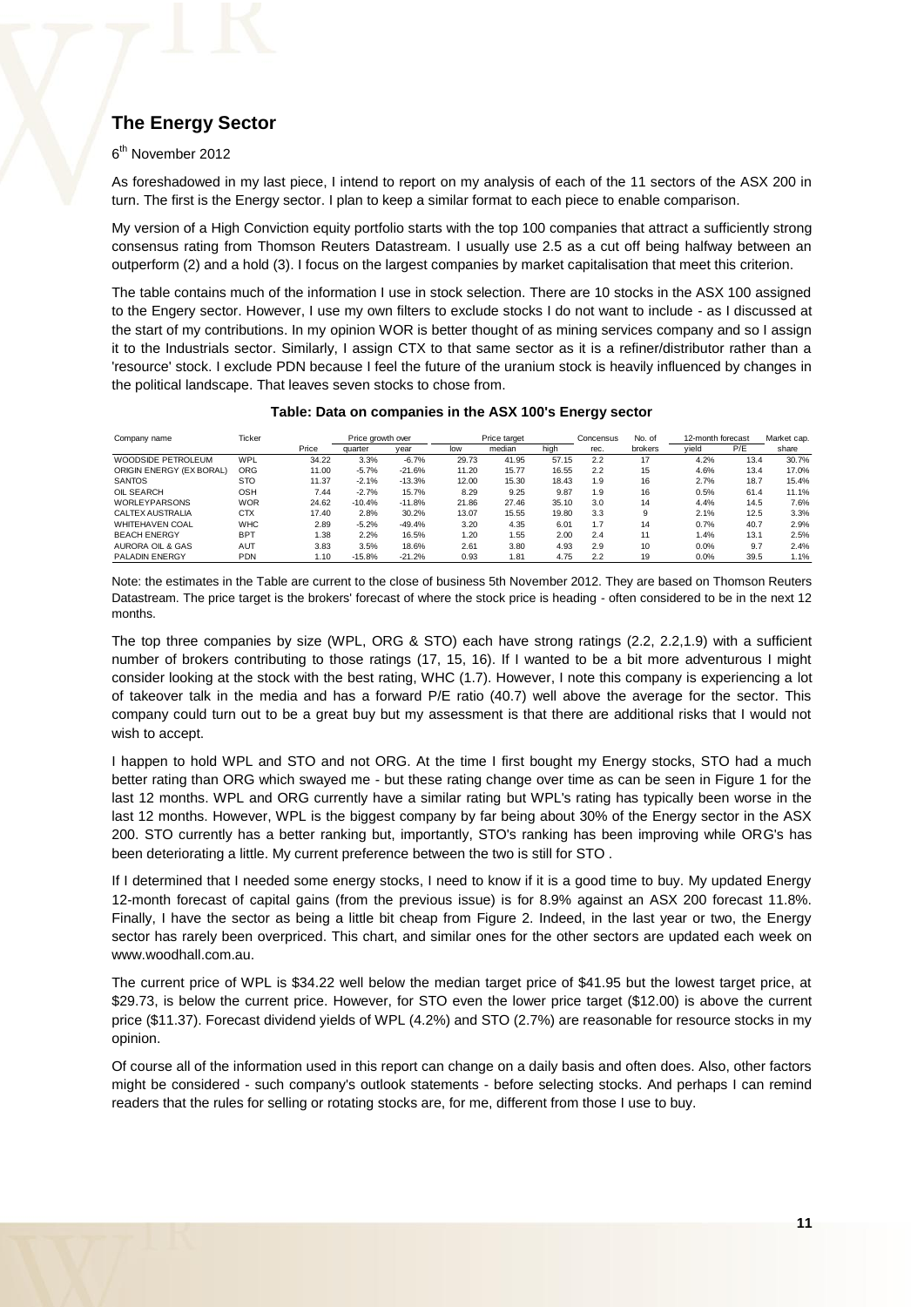

**Figure 1: Variation in consensus recommendations for selected stocks** 

Note: the estimates in the Figure are current to the close of business 5th November 2012. They are based on Thomson Reuters Datastream. The price target is the brokers' forecast of where the stock price is heading - often considered to be in the next 12 months.





Note: the estimates in the Figure are current to the close of business 5th November 2012. They are based on Thomson Reuters Datastream. Please go to www.woodhall.com.au for more information on the assumptions behind the estimates.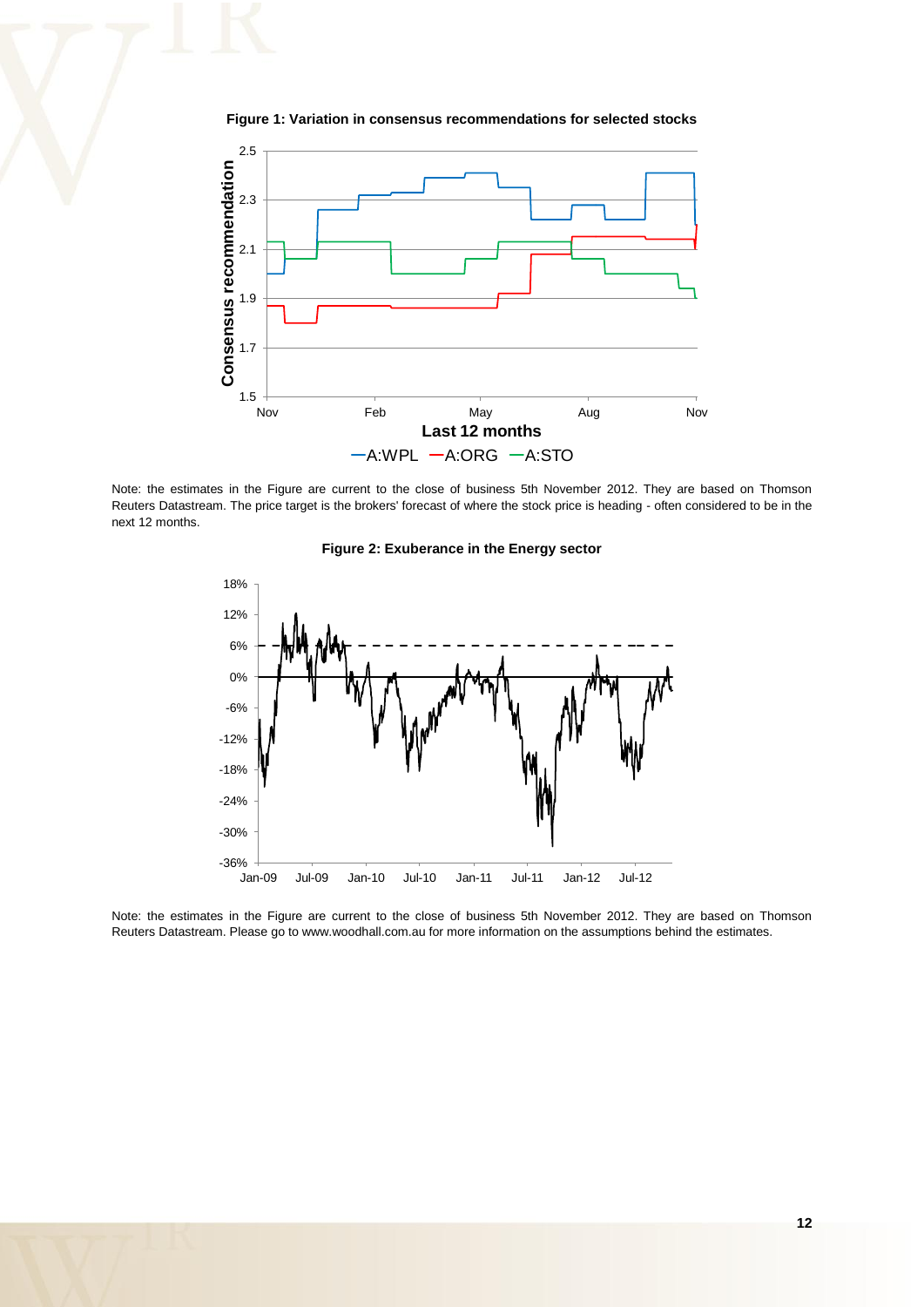## **The Materials (Mining) Sector**

#### 20<sup>th</sup> November 2012

Continuing my sector review theme, I now turn my attention to the Materials sector that is an unusual mix of mining and building companies - but that is how the GICS (Global industrial Classification System) defines this one of 11 major sectors. Since there are 22 companies in the top 100, I am splitting the analysis into two parts: one for mining stocks and one for the rests. That leaves 11 stocks in my 'unofficial' Materials (Mining) sector. For brevity readers should refer to my last piece on the Energy sector and the previous piece that compares all 11 sectors for details.

The table contains much of the information I use in stock selection. These stocks account for 76.7% of the market capitalisation of the ASX 200 Materials sector - the sum of the column headed Market cap. share. The Nonmining sectors accounts for 14.4% and the remaining 8.9% accounts for the lower 100 of Materials stocks in the ASX 200.

| Company name           | Ticker     |       | Price growth over |          |       | Price target |        | Concensus | No. of  | 12-month forecast |      | Market cap. |  |
|------------------------|------------|-------|-------------------|----------|-------|--------------|--------|-----------|---------|-------------------|------|-------------|--|
|                        |            | Price | quarter           | vear     | low   | median       | high   | rec.      | brokers | vield             | P/E  | share       |  |
| <b>BHP BILLITON</b>    | <b>BHP</b> | 32.93 | $-5.9%$           | $-8.9%$  | 31.74 | 39.14        | 52.67  | 2.1       | 18      | 3.7%              | 11.8 | 48.3%       |  |
| RIO TINTO              | <b>RIO</b> | 56.90 | $-3.8%$           | $-15.1%$ | 60.49 | 74.57        | 104.84 | 1.8       | 16      | 3.0%              | 10.2 | 11.3%       |  |
| NEWCREST MINING        | <b>NCM</b> | 24.57 | $-10.7%$          | $-31.5%$ | 25.00 | 30.00        | 39.10  | 2.5       | 17      | 1.8%              | 14.4 | 8.6%        |  |
| FORTESCUE METALS GP.   | <b>FMG</b> | 3.90  | $-7.8%$           | $-19.6%$ | 3.13  | 4.70         | 8.20   | 2.2       | 21      | 2.1%              | 8.1  | 3.3%        |  |
| <b>ILUKA RESOURCES</b> | ILU        | 7.79  | $-27.9%$          | $-50.5%$ | 7.00  | 10.95        | 16.80  | 2.7       | 17      | 8.9%              | 5.6  | 1.3%        |  |
| <b>REGIS RESOURCES</b> | <b>RRL</b> | 5.41  | 0.4%              | 63.9%    | 4.00  | 5.65         | 7.56   | 1.9       | 16      | 2.6%              | 10.1 | 0.9%        |  |
| <b>OZ MINERALS</b>     | <b>OZL</b> | 7.31  | $-13.9%$          | $-32.9%$ | 6.25  | 9.15         | 12.00  | 2.9       | 20      | 3.1%              | 14.4 | 0.8%        |  |
| PANAUST                | <b>PNA</b> | 3.16  | $-9.7%$           | $-4.2%$  | 2.73  | 3.85         | 4.34   | 2.1       | 19      | 2.5%              | 8.8  | 0.7%        |  |
| <b>ATLAS IRON</b>      | AGO        | 1.45  | $-13.9%$          | $-52.6%$ | 1.30  | 2.10         | 3.61   | 2.1       | 20      | 2.1%              | 12.3 | 0.6%        |  |
| <b>LYNAS</b>           | <b>LYC</b> | 0.56  | $-19.0%$          | $-54.1%$ | 0.65  | 0.88         | 2.44   | 2.8       | 9       | 0.0%              |      | 0.5%        |  |
| PERSEUS MINING         | PRU        | 2.33  | $-12.7%$          | $-21.8%$ | 2.50  | 3.27         | 5.80   | 1.8       | 17      | 4.7%              | 7.6  | 0.4%        |  |

#### **Table: Data on companies in the ASX 100's Materials (Mining) sector**

Note: the estimates in the Table are current to the close of business 16th November 2012. They are based on Thomson Reuters Datastream. The price target is the brokers' forecast of where the stock price is heading - often considered to be in the next 12 months.

The top three stocks (BHP, RIO and Newcrest) all have reasonable to very good ratings with a 'Consensus re.' of 2.5 (market outperform) or less. I believe that many investors favour Newcrest because they see it as a 'gold play' without resorting to buying the commodity. However, the correlation between the gold price and NCMs price is not that high. Apparently, gold miners extract from more difficult - hence costly - locations when the price is high. I have a personal aversion to anything associated with gold!

I have held Atlas and Lynas for some time to accompany my BHP and RIO holdings. When I first purchased AGO and LYC they were not in the top 100 but they had excellent ratings. I chose to use these stocks as my Small Cap exposure and have added to and sold during the time since my first purchases.

AGO, a Western Australian iron ore miner had looked promising until the middle of this year when the negative stories about China emerged in great numbers. The price fell sharply but the rating - at 2.1 - remains firm. Since I always believed that the China in slowdown story was well overdone, I have not sold recently since I am not fleet of foot enough to be a trader. I believe in the long run prospects.

LYC was the market darling of 2011. It mines rare earths that are used in many high tech products - and China produces about 95% of world output. The price rocketed up from under 20 cents to nearly \$3. I sold nearly half of my exposure to lock in a guaranteed profit even if the price of my remaining holding falls to zero. Therefore, I felt it reasonable to hold on to the stock during the protests in Malaysia that have been trying to prevent LYC from processing there. There is the danger that the plant will not go ahead but the rare earths are still owned by LYC in Australia - but the share price would no doubt fall. Given the Malaysian government signed off on the plant and it has withstood a couple of appeals there is scope for a potentially very valuable stock. If the plant is stopped, the impact of foreign investment in Thailand could be major. Its current rating of 2.8 is not impressive and reflects the political nature of the stock.

The ratings for ILU and OZL are too poor for me to consider buying at present and PNA and PRU are too dependent on exploration for my liking. RRL is dependent on gold mining and so is not one for me. FMG, the iron ore miner, went through some well publicised debt negotiations recently, but my reason for not holding it is because its fortunes seem to be too linked to the charisma (and ability!) of its chairman, Andrew Forrest. Too much key man risk for me.

Turning back to the big three stocks in the sector, the last 12 months data on their recommendations are shown in Figure 1. All ratings have deteriorated - along with the controlled slow-down in China but NCM has taken a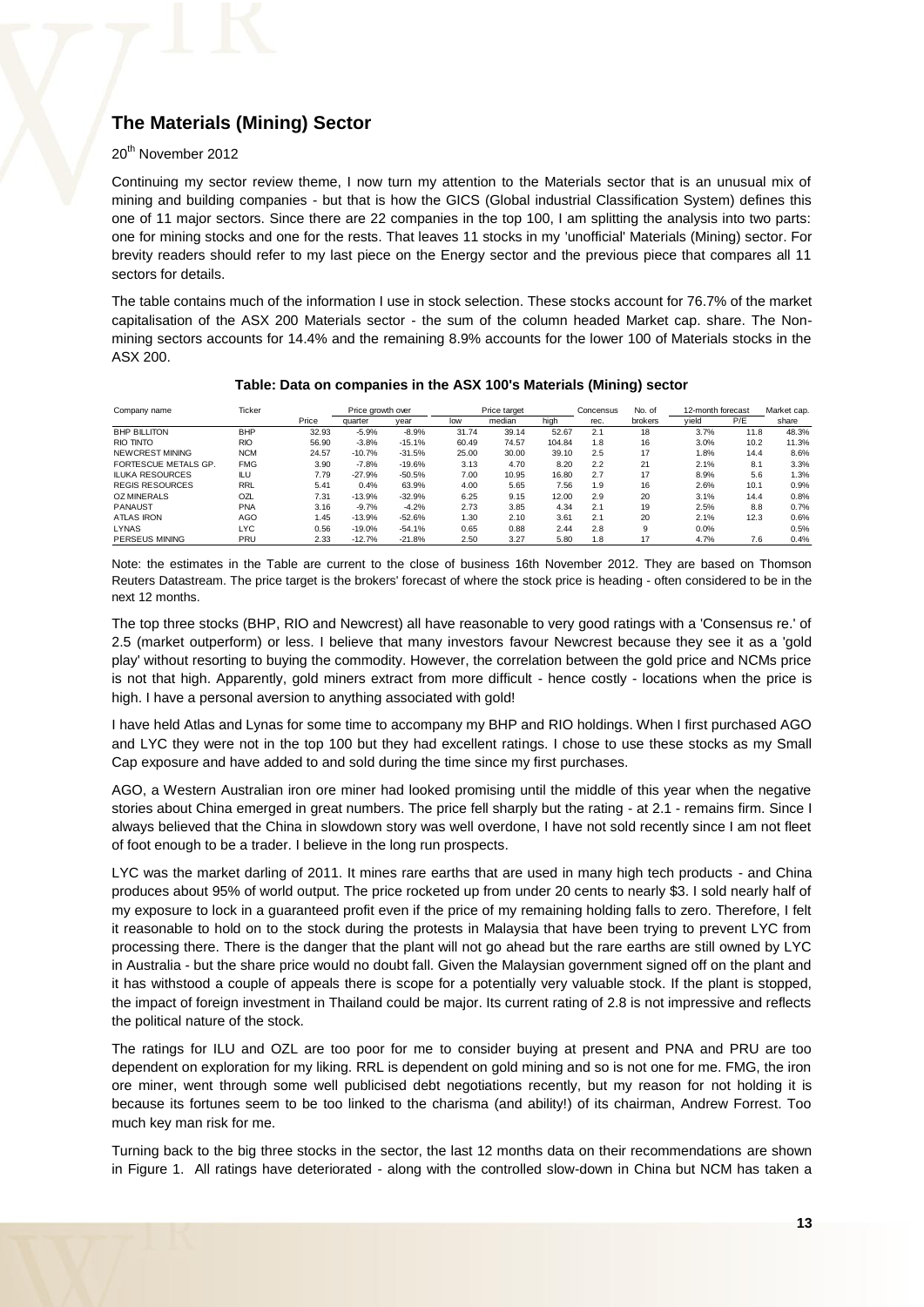bigger jump recently - adding to my lack of interest in the stock. RIO looks to be preferred to BHP not only because of its current rating but the widening gap.



**Figure 1: Variation in consensus recommendations for selected stocks** 

Note: the estimates in the Figure are current to the close of business 16th November 2012. They are based on Thomson Reuters Datastream. The price target is the brokers' forecast of where the stock price is heading - often considered to be in the next 12 months.

We currently have the whole Materials sector predicted to have the best capital gain of the 11 sectors over the next 12 months of 27.5% and, from Figure 2, the sector is well underpriced (-6.8%). We did have the sector very overpriced in 2009 and sufficiently overpriced for a correction in late 2010.

With the consensus target price range of \$31.74 to \$52.67 with a median of \$39.14, BHP stock price makes it worthy of consideration. For RIO the range is \$60.49 to \$104.84 with a median of \$74.57 making it more attractive than BHP which is consistent with the ratings differential. AGO has a very wide target range of \$1.30 to \$3.61 with a median of \$2.10 reflecting more risk being associated with this stock going forward. LYC similarly has a very wide range of \$0.65 to \$2.44 with a median of \$0.88. Clearly the risks associated with these forecasts - in particular - should be taken into account and the possibility that any of these data points/forecasts may change rapidly, and often do.



**Figure 2: Exuberance in the Materials (Mining) sector** 

Note: the estimates in the Figure are current to the close of business 16th November 2012. They are based on Thomson Reuters Datastream. Please go to www.woodhall.com.au for more information on the assumptions behind the estimates.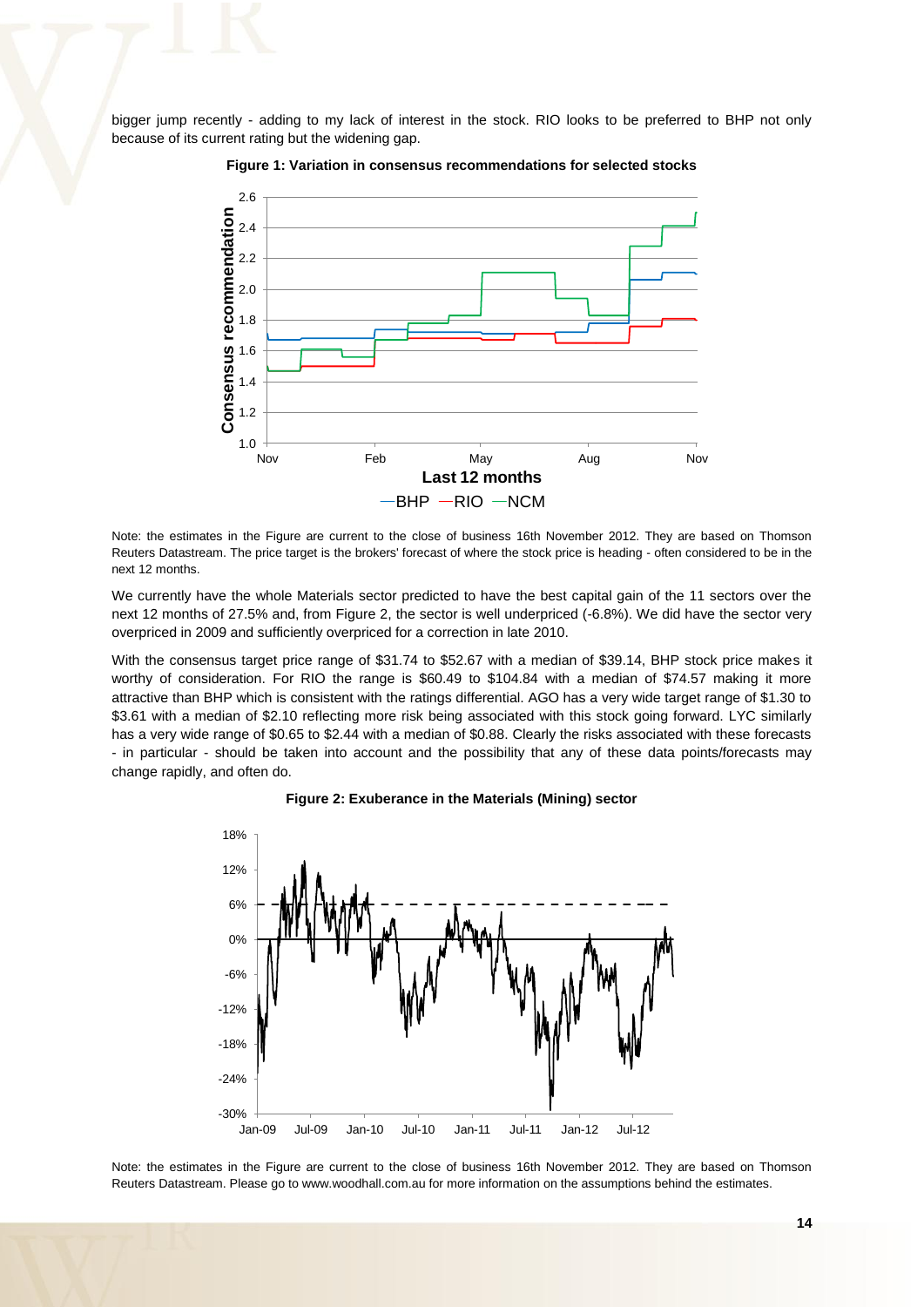## **The Materials (Non-Mining) Sector**

#### 3<sup>rd</sup> December 2012

In this second report on the Materials sector, I now turn my attention to those stocks left over from the previous issue - which I shall broadly refer to as Non-mining stocks. There are nine such stocks in the ASX 100 and they are listed in the table. Clearly, from the column marked 'Market cap. share' - which is the percentage share of each company within the ASX 200 Materials sector - these companies are relatively small. As such, there may be no need to delve into this subsector to build a high conviction portfolio. However, for completeness, I will take my usual approach to analysing stocks.

| Company name           | Ticker     |       | Price growth over |          | Price target |        |       | Concensus | No. of  |       | 12-month forecast |       |
|------------------------|------------|-------|-------------------|----------|--------------|--------|-------|-----------|---------|-------|-------------------|-------|
|                        |            | Price | quarter           | vear     | low          | median | high  | rec.      | brokers | yield | P/E               | share |
| <b>ORICA</b>           | <b>ORI</b> | 24.45 | $-2.5%$           | $-6.6%$  | 24.49        | 27.13  | 30.60 | 2.1       | 17      | 4.1%  | 12.0              | 3.9%  |
| <b>AMCOR</b>           | AMC        | 7.99  | 2.6%              | 7.7%     | 7.25         | 8.25   | 9.25  | 2.5       | 14      | 5.1%  | 13.6              | 3.8%  |
| <b>INCITEC PIVOT</b>   | IPL.       | 3.19  | 2.2%              | $-0.6%$  | 3.05         | 3.40   | 4.25  | 2.0       | 15      | 4.1%  | 12.6              | 2.1%  |
| JAMES HARDIE INDS.CDI. | <b>JHX</b> | 9.17  | $-1.0%$           | 31.9%    | 7.63         | 8.77   | 9.92  | 3.2       | 14      | 2.9%  | 23.9              | 1.4%  |
| <b>BORAL</b>           | <b>BLD</b> | 4.05  | 12.2%             | 9.2%     | 2.98         | 3.64   | 4.25  | 3.0       | 14      | 3.0%  | 20.4              | 0.9%  |
| <b>ALUMINA</b>         | <b>AWC</b> | 0.93  | $-0.5%$           | $-32.9%$ | 0.63         | 0.99   | 2.03  | 2.8       | 16      | 1.1%  |                   | 0.8%  |
| <b>BLUESCOPE STEEL</b> | <b>BSL</b> | 0.53  | 10.4%             | 39.5%    | 0.40         | 0.52   | 1.15  | 2.2       | 9       | 1.9%  | 17.2              | 0.7%  |
| SIMS METAL MANAGEMENT  | <b>SGM</b> | 8.85  | $-3.6%$           | $-34.1%$ | 8.40         | 11.00  | 20.58 | 2.1       | 13      | 3.8%  | 13.1              | 0.5%  |
| ARRIUM                 | ARI        | 0.79  | 12.9%             | $-6.0%$  | 0.63         | 0.87   | .67   | 2.6       | 10      | 7.6%  | 5.4               | 0.4%  |

Note: the estimates in the Table are current to the close of business 3rd December 2012. They are based on Thomson Reuters Datastream. The price target is the brokers' forecast of where the stock price is heading - often considered to be in the next 12 months.

The top three stocks (Orica, Amcor and Incitec Pivot) all have reasonable to good ratings with a 'Consensus re.' of 2.5 (market outperform) or less. Orica is a diversified manufacturer of chemicals, food and beverage flavourings, fragrances and explosives (used in the mining sector). Amcor is an international integrated packaging company and Incitec Pivot is a fertilizer manufacturer and supplier - also including explosives.

Orica's share price has fluctuated in a narrow channel between 2007 and the present - except for the two years of the GFC: June 2008 - June 2010. It has a respectable dividend yield (4.1%) but it does not seem the stuff of a smaller cap stock to spice up a portfolio. It has been a reasonably good defensive stock.

Amcor's stock price, on the other hand, has grown steadily since the bottom of the market. As a momentum play with a reasonable recommendation of 2.5, and a slightly higher dividend (5.1%) it might be preferred to Orica.

IPL was a market darling in 2007 and 2008 as its price shot up rapidly to just under \$9 (after correcting for a share split) but it fell just as dramatically. With food for Asia being a recent catchcry, fertilizer is important but the market has not yet valued it so. However, IPL does have the best recommendation in this subsector.

The remaining stocks in the subsector, except for SGM - a scrap metal recycler, relate to building materials manufacturing. Steel (BLS and ARI) does not seem to me to be a viable industry in this country - without government assistance - and so I would avoid them. Indeed, I have never held any of these stocks.

Turning back to the big three stocks in the sector, the last 12 months data on their recommendations are shown in Figure 1. Orica's rating has been stable and strong for the last 12 months - but that has not been accompanied by good capital gains. Amcor's rating has been deteriorating for 12 months and that takes some of the gloss off the preference I alluded to earlier. IPLs recommendation has been gradually improving and is at a strong level with a respectable number of brokers.

We still have the whole Materials sector (including mining) predicted to have the best capital gain of the 11 sectors over the next 12 months of 29.8% and, from Figure 2, the sector is still underpriced (at -2.5%). It should be stressed that this sector is dominated by mining stocks and the broader index may not be representative of the non-mining subsector. There is no readily available data on this subsector to enable a fuller analysis.

Orica's price is almost equal to the low target price and the median target does not inspire acquiring this stock. Amcor's and Incitec Pivot's prices are well inside the respective low - high ranges. Without other strong information on these companies - which I do not have, but may exist - I find no reason to add any of these stocks to a high conviction portfolio.

Readers who want more detail on how I carry out my style of analysis can find a new paper on my approach on www.woodhall.com.au under the 'Market Updates' tab - general information.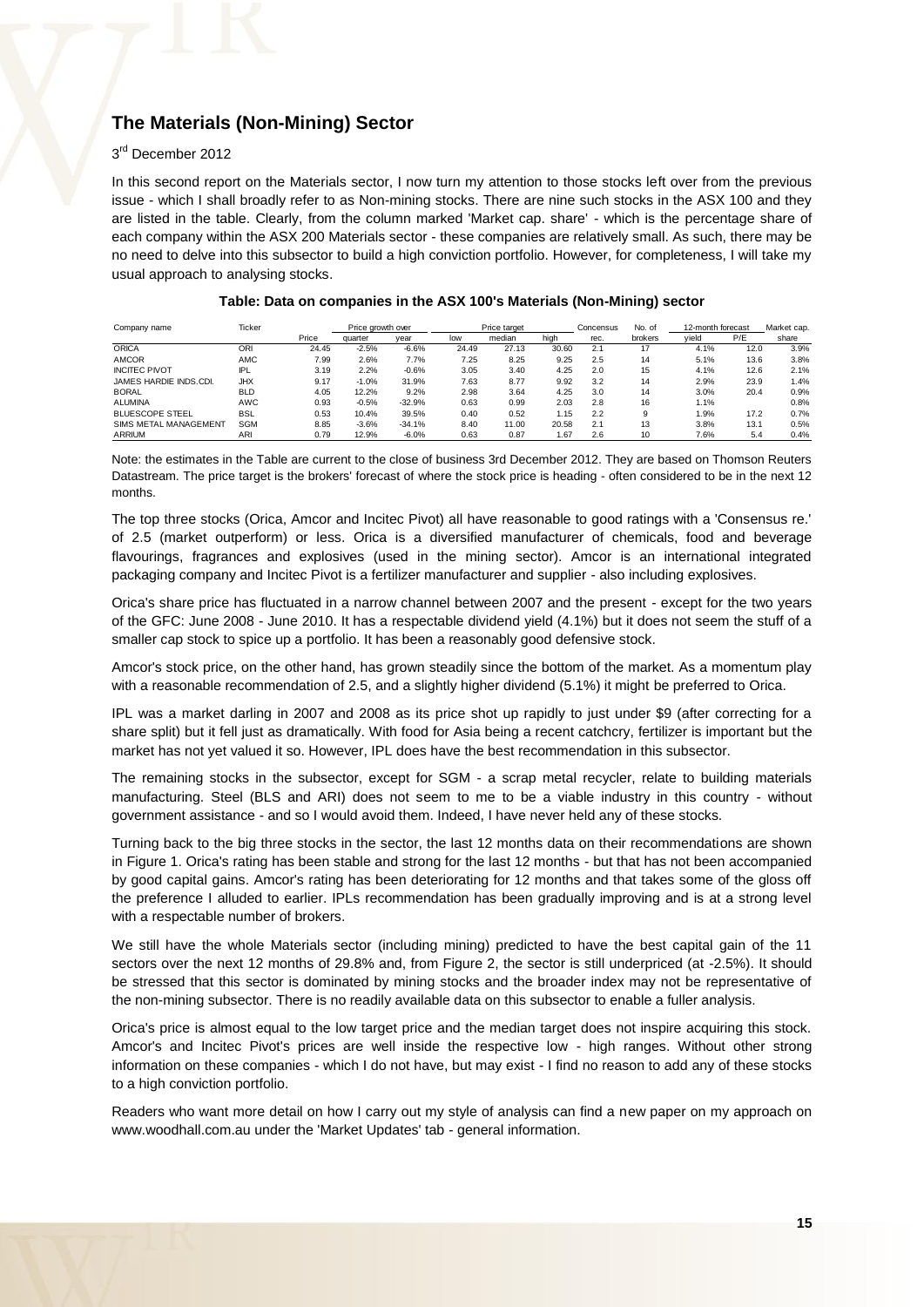

**Figure 1: Variation in consensus recommendations for selected stocks** 

Note: the estimates in the Figure are current to the close of business 3rd December 2012. They are based on Thomson Reuters Datastream. The price target is the brokers' forecast of where the stock price is heading - often considered to be in the next 12 months.





Note: the estimates in the Figure are current to the close of business 16th November 2012. They are based on Thomson Reuters Datastream. Please go to www.woodhall.com.au for more information on the assumptions behind the estimates.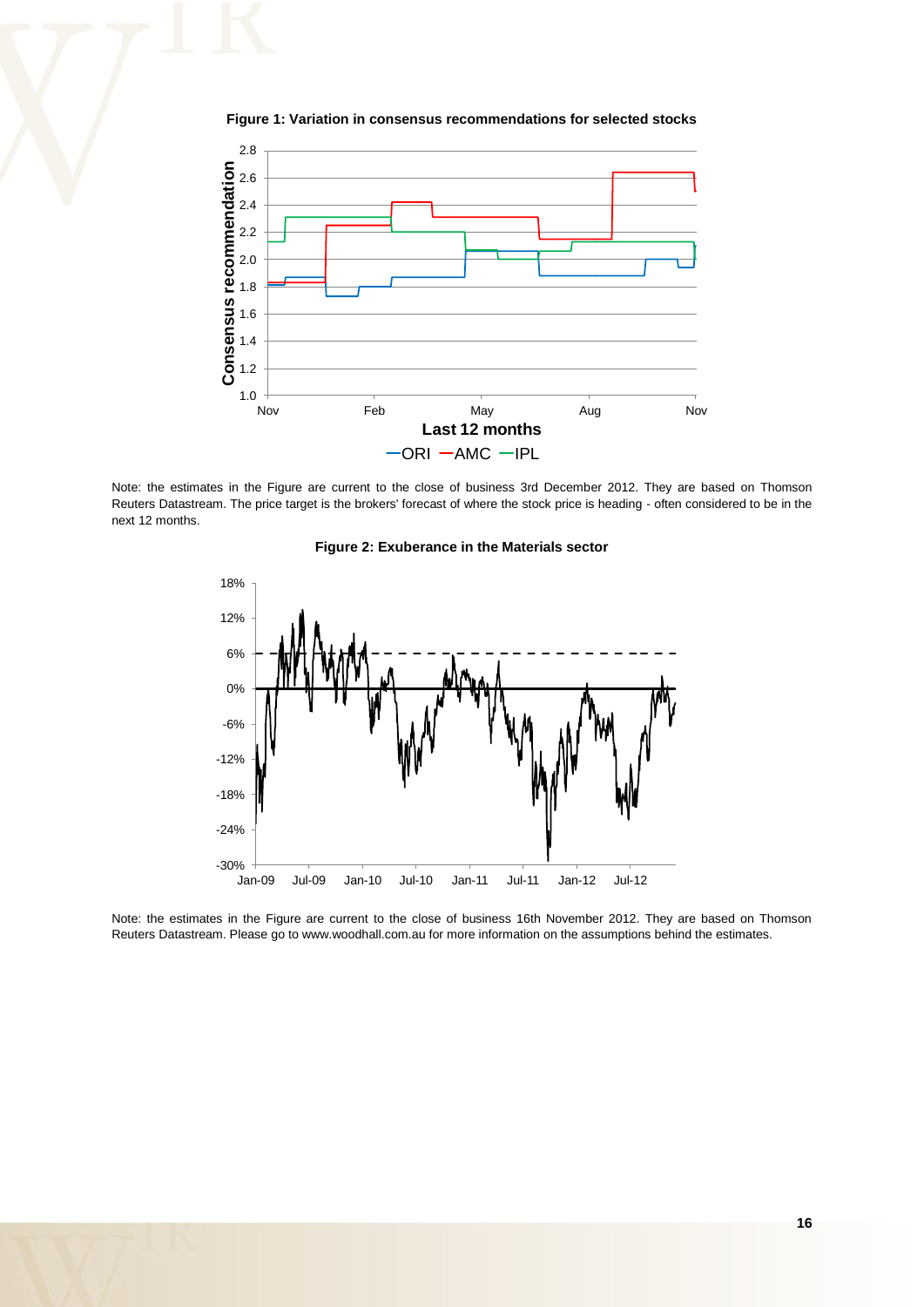## **The Industrials Sector**

#### 18<sup>th</sup> December 2012

There are 13 stocks in the Industrials sector of the ASX 100 - ignoring the international drilling company Boart Longyear (BLY) that exits the top 100 on December 21 after a big price fall. The drivers for this sector are many and varied. There are a number of mining services companies but only Monadelphous makes the top 100 list. However, it might be recalled that I chose to reallocate Worley Parsons from the Energy sector to Industrials in my review of the Energy sector but its rating of 2.6 precludes my selection of it at this time. Only 6 of the 13 stocks in the Table have a recommendation (less than or equal to 2.5) sufficient to warrant my consideration for including in a high conviction portfolio. The largest, Brambles, which runs an international distribution network of pallets and plastic containers fails to make my list. So the three biggest stocks by market capitalisation with a sufficiently good rating are Transurban, Aurizon and Asciano. There is a paper on www.woodhall.com.au under the 'Market Updates' tab that illustrates my methodology and provides more detail on the statistics I use.

#### **Table: Data on companies in the ASX 100's Industrials sector**

| Company name             | Ticker |       | Price growth over |          |       | Price target |       | Concensus | No. of  | 12-month forecast |      | Market cap. |
|--------------------------|--------|-------|-------------------|----------|-------|--------------|-------|-----------|---------|-------------------|------|-------------|
|                          |        | Price | quarter           | year     | low   | median       | high  | rec.      | brokers | vield             | P/E  | share       |
| <b>BRAMBLES</b>          | A:BXB  | 7.35  | 8.9%              | 2.1%     | 7.07  | 7.89         | 9.71  | 2.6       | 13      | 4.1%              | 16.3 | 16.4%       |
| <b>TRANSURBAN GROUP</b>  | A:TCL  | 6.15  | 3.0%              | 8.1%     | 5.60  | 6.18         | 6.50  | 2.4       | 15      | 5.4%              | 47.5 | 11.8%       |
| AURIZON HOLDINGS         | A:AZJ  | 3.62  | 6.5%              | 2.0%     | 3.40  | 3.90         | 4.52  | 2.5       | 15      | 3.3%              | 16.4 | 9.6%        |
| SYDNEY AIRPORT           | A:SYD  | 3.47  | 10.5%             | 23.9%    | 2.95  | 3.15         | 3.55  | 3.2       | 12      | 6.3%              | 38.4 | 6.0%        |
| <b>ASCIANO</b>           | A:AIO  | 4.51  | 3.2%              | $-1.7%$  | 4.60  | 5.20         | 6.10  | 2.1       | 14      | 2.4%              | 12.1 | 5.4%        |
| <b>TOLL HOLDINGS</b>     | A:TOL  | 4.59  | $-3.4%$           | 2.9%     | 4.55  | 4.86         | 5.15  | 2.7       | 13      | 5.7%              | 10.7 | 4.8%        |
| <b>ALS</b>               | A:ALQ  | 9.61  | 10.2%             | $-2.5%$  | 8.20  | 9.15         | 12.73 | 2.8       | 17      | 4.8%              | 14.1 | 4.7%        |
| <b>LEIGHTON HOLDINGS</b> | A:LEI  | 16.82 | $-1.3%$           | $-14.6%$ | 15.66 | 18.38        | 21.90 | 2.7       | 16      | 6.5%              | 9.4  | 4.1%        |
| <b>QANTAS AIRWAYS</b>    | A:QAN  | 1.40  | 12.5%             | $-8.2%$  | 1.31  | 1.50         | 1.88  | 2.3       | 13      | 1.4%              | 10.3 | 3.8%        |
| MONADELPHOUS GROUP       | A:MND  | 22.50 | 13.4%             | 17.7%    | 18.00 | 23.50        | 27.86 | 2.6       | 15      | 6.7%              | 13.0 | 2.9%        |
| <b>SEEK</b>              | A:SEK  | 7.05  | 5.1%              | 14.3%    | 6.00  | 7.23         | 8.45  | 2.5       | 20      | 3.1%              | 15.2 | 2.7%        |
| <b>UGL</b>               | A:UGL  | 10.69 | $-0.7%$           | $-14.4%$ | 9.50  | 12.21        | 13.65 | 2.8       | 17      | 6.9%              | 10.2 | 2.7%        |
| <b>DOWNER EDI</b>        | A:DOW  | 3.82  | 6.1%              | 17.5%    | 3.73  | 4.35         | 5.02  | 1.9       | 17      | 3.1%              | 7.7  | 2.5%        |

Note: the estimates in the Table are current to the close of business 14th December 2012. They are based on Thomson Reuters Datastream. The price target is the brokers' forecast of where the stock price is heading - often considered to be in the next 12 months.

Transurban is an infrastructure company that owns motorways in Australia. Hence, price growth is not usually expected to be particularly strong but the dividends are quite reasonable at 5.4%. Aurizon is a rail freight company based in Queensland and Asciano is involved in rail and port services. Downer EDI is much smaller company involved in engineering and infrastructure services but it does have the best rating (1.9) of the 13 stocks in the top 100.

The sector as a whole looked quite promising at the beginning of the year but it took a beating when the doom and gloom story about China emerged in mid-2012. It has always been our opinion that the China story was massively overdone and the prices of many stocks in this sector have improved markedly in the last few months. These wild price fluctuations have had a major impact on the relative market capitalisations. As a result. it might be worth considering other stocks outside the current biggest three with acceptable ratings.

Our current forecast for capital gains for the Industrials sector over the next 12 months is a very respectable 14.5% with a forecast dividend yield of 4.6%.

I would never own an airline for so many reasons and so Qantas is not on my list - even though its rating is quite good (2.3) - but SEEK (2.5), an internet employment services company, seems to have some merit.

The recent history of the consensus recommendations for TCL, AZJ, AIO and DOW are shown in Chart 1. TCLs ratings has been deteriorating for much of the time and this trend is a concern. The ratings for AZJ and AIO have been reasonably stable. DOW's rating has improved strongly which is why I have added it to my list for consideration.

The wild fluctuations in stock prices have led to the sharp changes in our measure of mispricing - exuberance shown in Chart 2. We had the sector very underpriced - around -18% - in the middle of 2012 and another good buying opportunity arose in mid-November. We currently have the sector priced at about par which does not - in our methodology - imply that one should not buy - but that there is no 'free kick' to accompany a buy at this point.

I do not currently own any of the stocks from this list but I did once own some TCL. My current holdings are Boart Longyear (BLY), Bradken (BKN), and Emeco (EHL) - three mining services companies in the ASX 200. All three went down sharply with the sector on the China story but all three are showing promising signs of recovery. If, as we believe, the world will look a lot stronger in coming months, these stocks prices might ride the wave back up.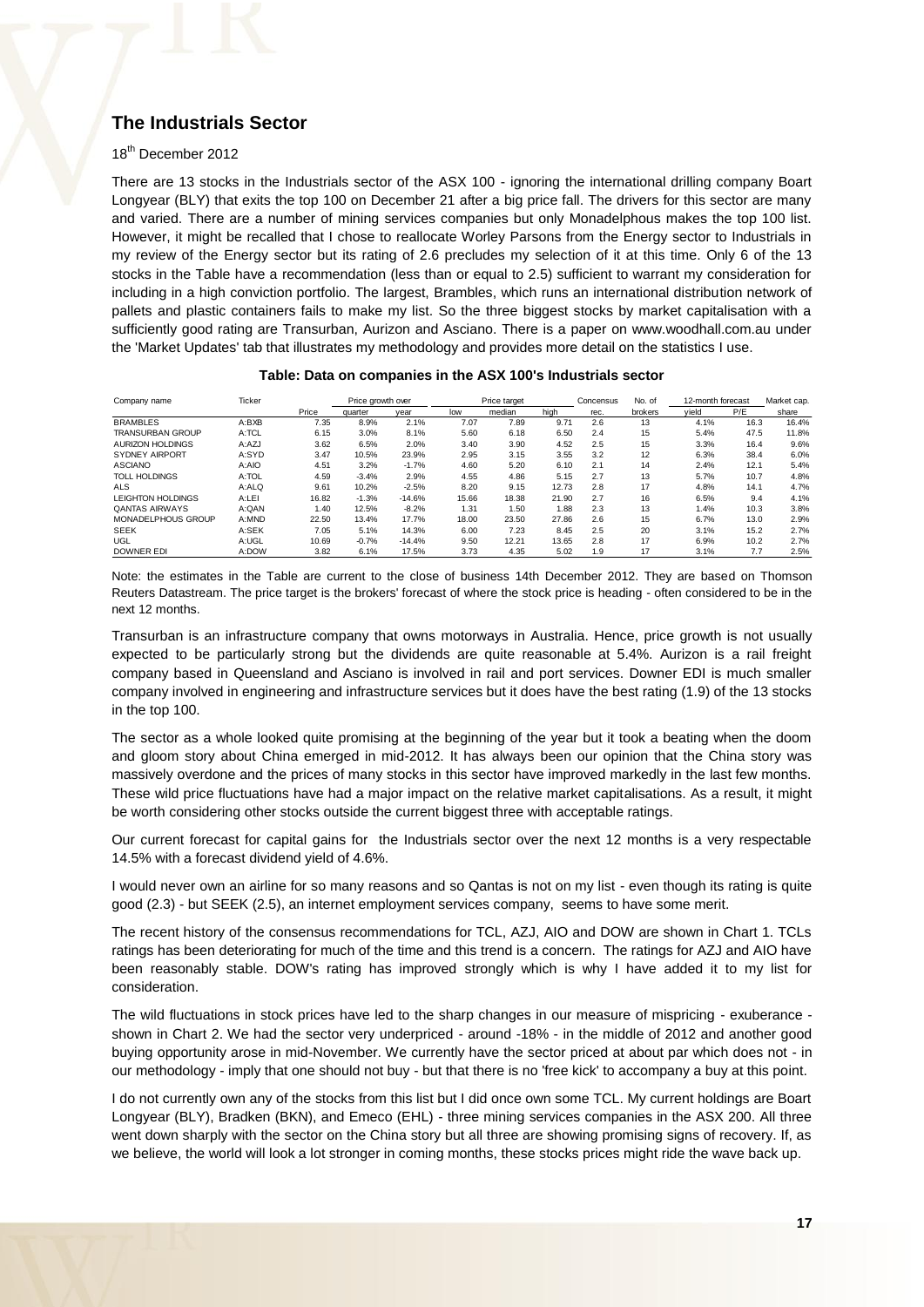

**Chart 1: Variation in consensus recommendations for selected stocks** 

Note: the estimates in the Figure are current to the close of business 14th December 2012. They are based on Thomson Reuters Datastream. The price target is the brokers' forecast of where the stock price is heading - often considered to be in the next 12 months.





Note: the estimates in the Figure are current to the close of business 14th December 2012. They are based on Thomson Reuters Datastream. Please go to www.woodhall.com.au for more information on the assumptions behind the estimates.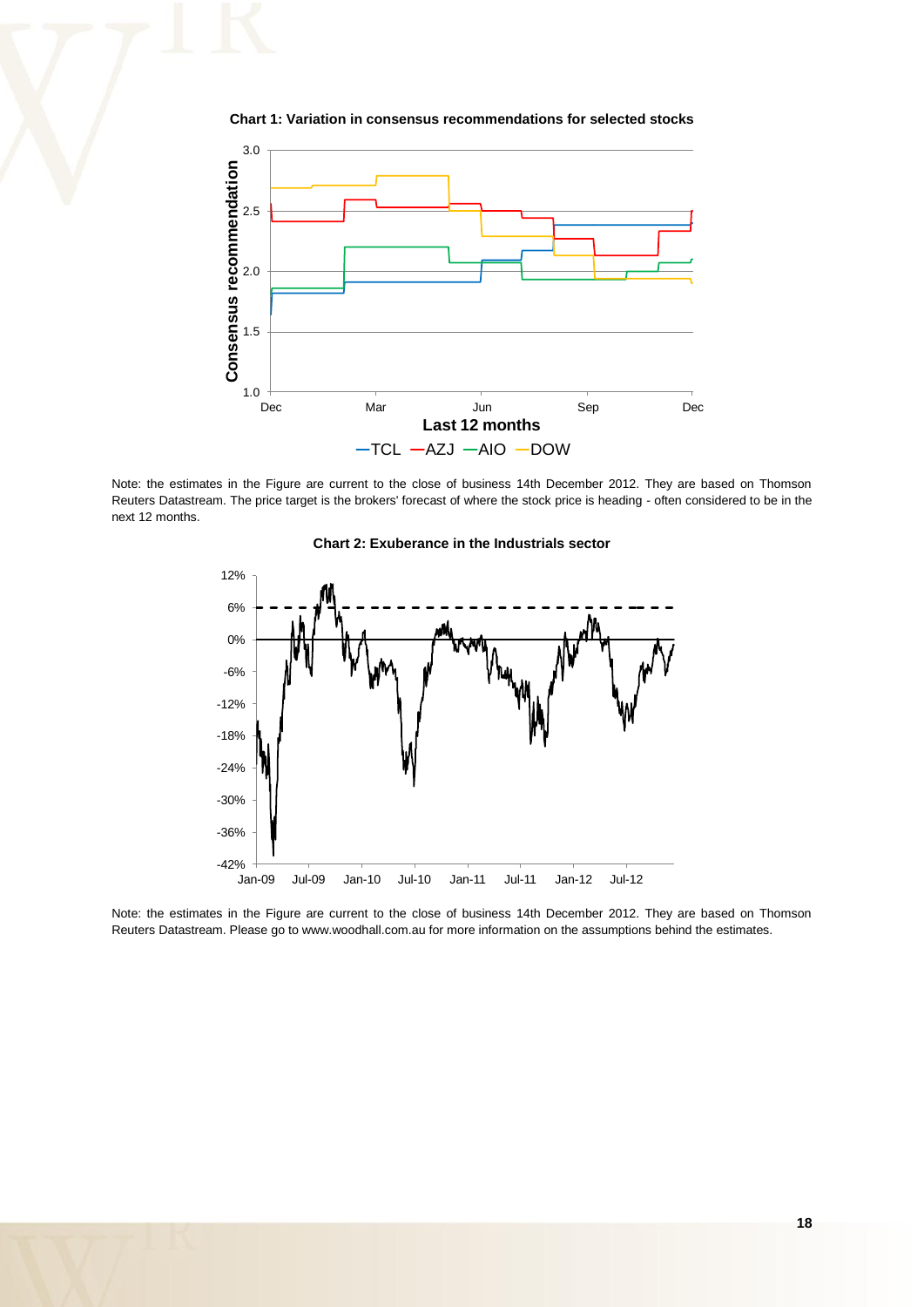## **The Discretionary Sector**

#### $10^{th}$  January 2013

There are 11 stocks in the Consumer Discretionary sector of the ASX 100 - which are all listed in the Table. Five are stocks associated with gambling (TTS, CWN, EGP, TAH, ALL), three are retail store chains (MYR, DJS, HVN) and two are media (NWS, FXJ). The remaining stock is Flight Centre. News Corp dominates in size being 41.2% of the sectors market capitalisation in the ASX 200.

I sold out of this sector in May 2011 having been burned a couple of times in HVN and I have not returned since. I exited NWS quite some time before. However, Consumer Discretionary has been one of the standout sectors for the year - but it was coming from a low base.

I am not against gambling - as many 'ethical investors' are. My problem is that these stocks can be very much affected by changes in regulation which might not be flagged in advance. Media companies are going through a major transition given the impact of the internet on the manner in which consumers take delivery of content - and how to charge for it. Need I say more about retail stores? Australians have changed their savings habits and the internet is also impacting this sector.

My views are largely reflected in consenus recommendations. Only three pass my 2.5 rule (please see my paper on this on www.woodhall.com.au under the Market Update tab). They are NWS, CWN and FLT.

#### Company name **Ticker** Ticker Price growth over Price target Concensus No. of 12-month forecast Market cap. Price quarter year low median high rec. brokers yield P/E share NEWS CORP.CDI.'B' (ASX) A:NWS 25.63 3.1% 40.4% 21.06 28.48 30.15 2.2 8 0.9% 14.2 41.2% TATTS GROUP A:TTS 3.13 9.8% 31.5% 2.10 2.85 3.37 3.0 13 5.1% 19.4 8.7% CROWN A:CWN 11.00 17.3% 38.2% 8.60 11.00 11.85 2.0 13 3.5% 16.5 8.1% ECHO ENTERTAINMENT GROUP A:EGP 3.49 -12.3% 1.1% 3.30 3.75 4.80 3.1 13 2.6% 18.9 5.0%<br>TABCORP HOLDINGS A:TAH 3.10 8.4% 11.5% 2.60 2.98 3.30 3.75 4.80 3.1 13 2.6% 15.8 5.0%<br>FLIGHT CENTRE A:T-LT 27.32 7.1% 62.6% 23.30 26.75 2 TABCORP HOLDINGS A:TAH 3.10 8.4% 11.5% 2.60 2.98 3.30 3.1 13 5.2% 15.8 4.0% FLIGHT CENTRE A:FLT 27.32 7.1% 62.6% 23.30 26.75 29.50 2.1 17 4.7% 12.2 3.1% MYER HOLDINGS A:MYR 2.21 19.5% 12.8% 1.65 2.12 2.70 2.7 14 8.1% 9.9 2.4% DAVID JONES A:DJS 2.40 -5.5% -1.6% 1.70 2.20 2.56 3.6 14 7.1% 13.0 2.3% .<br>1999 ARISTOCRAT LEISURE A:ALL 3.23 16.6% 45.5% 2.45 3.00 3.50 2.9 14 3.7% 16.3 2.2%<br>1999 ARRYEY NORMAN HOLDINGS A:HVN 1.93 -2.0% 4.1% 1.35 1.70 2.28 3.4 13 4.7% 11.5 2.0% .<br>1.93 HARVEY NORMAN HOLDINGS A:HVN 1.93 -2.0% 4.1% 1.35 1.70 2.28 3.4 13 4.7% 11.5<br>1.90 HARFAX MEDIA A:FXJ 0.54 33.3% -27.0% 0.40 0.50 0.90 3.0 13 3.7% 9.0 FAIRFAX MEDIA A:FXJ 0.54 33.3% -27.0% 0.40 0.50 0.90 3.0 13 3.7% 9.0 1.3% Price growth over **Price target** Concensus No. of 12-month forecast

#### **Table: Data on companies in the ASX 100's Discretionary sector**

Note: the estimates in the Table are current to the close of business 4th January 2013. They are based on Thomson Reuters Datastream. The price target is the brokers' forecast of where the stock price is heading - often considered to be in the next 12 months

Turning to Chart 1, I note that FLTs recommendation, while being very good, has been slipping for 12 months but it did improve in the last two days. I would monitor this recommendation a little while longer before I would consider buying.

The NWS was also very good until the second half of last year. But again, it did improve in the last couple of days.

CWN has the best recommendation but it too has slipped a bit. This looks to be the best of the bunch on recommendations alone.

FLTs price is above its median target price and CWN is on it. NWS has room for capital gains based on the median price. All three have had massive growth in the last 12 months: NWS (40%), CWN (38%), FLT (63%).

The exuberance chart shows the current drama. Mispricing is currently 4.8% which is not far below our 'trigger point' of 6% for a correction. The ASX 200 has just been through 7 consecutive weeks of gains. It is all looking a bit much to me in this sector.

The only stock that interests me in this sector is Flight Centre but today does not seem to be the best time to buy - at least according to broker forecasts of target prices, our measure of exuberance, and the strength of the trend. If we look back to my last two papers - both on the materials sectors, most of the stocks have so far done quite well - and that is consistent with my way of analysing stocks and sectors as I discuss in that paper on our website.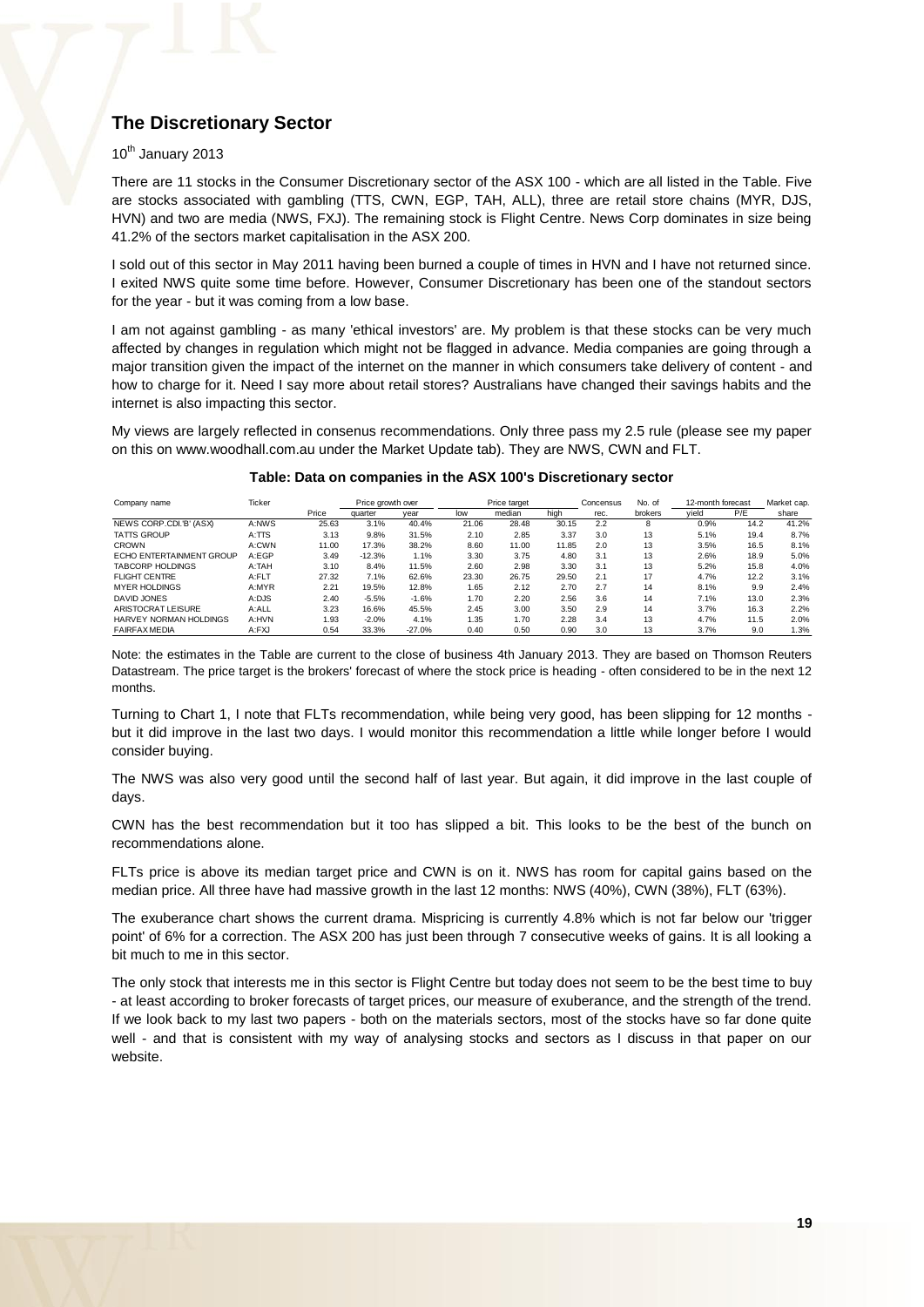



Note: the estimates in the Figure are current to the close of business 4th January 2013. They are based on Thomson Reuters Datastream. The price target is the brokers' forecast of where the stock price is heading - often considered to be in the next 12 months.





Note: the estimates in the Figure are current to the close of business 4th January 2013. They are based on Thomson Reuters Datastream. Please go to www.woodhall.com.au for more information on the assumptions behind the estimates.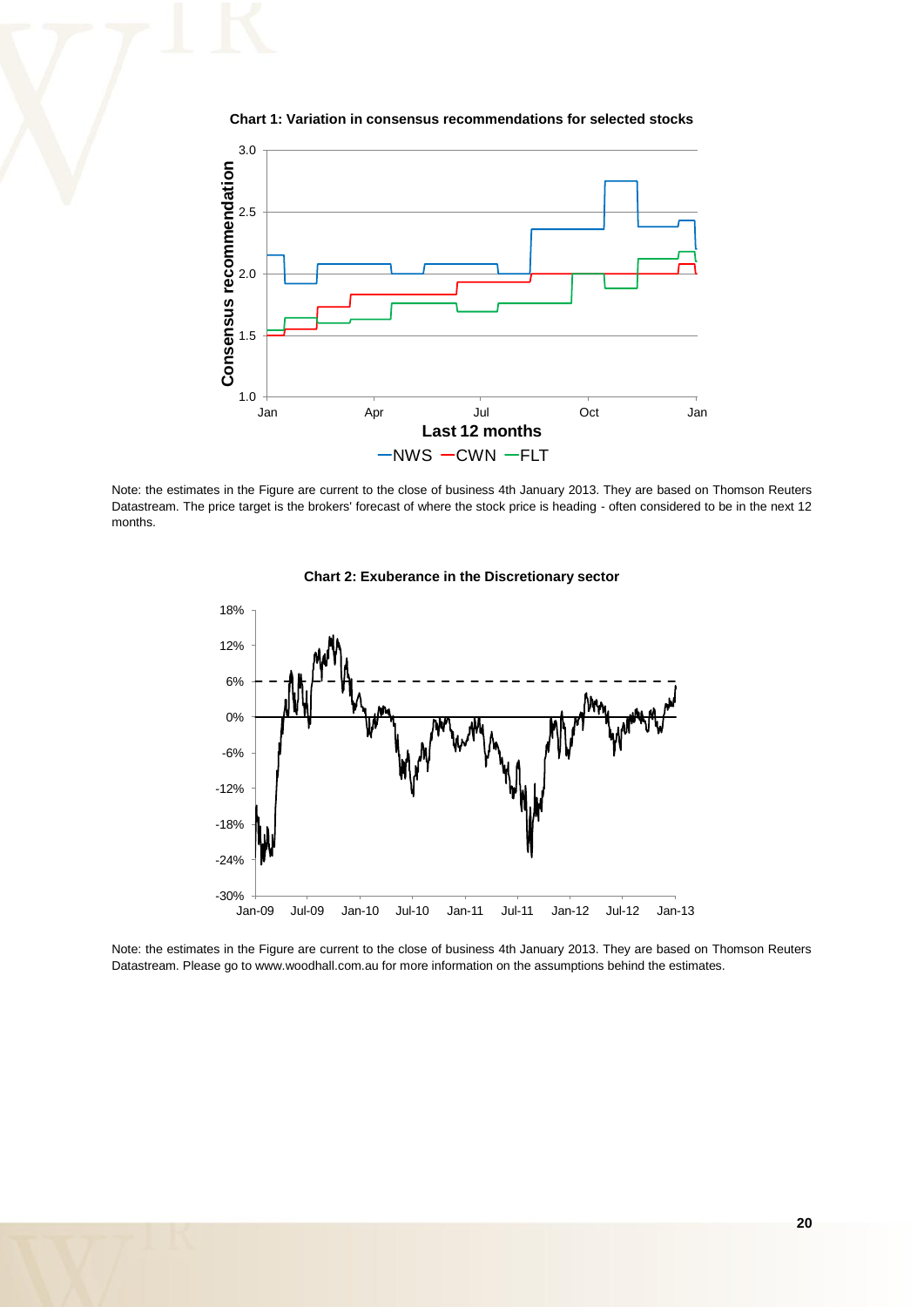## **The Staples Sector**

#### $24<sup>th</sup>$  January 2013

There are only 6 stocks in the Consumer Staples sector of the ASX 100 - which are listed in the table - and there is only one more stock that makes the top 200 sector - that is Goodman Fielder. I think all are of these companies are household names so I will not discuss what they do. Perhaps the only one that needs some explanation is Wesfarmers (WES) - let's refer to it as Coles - as it goes head-to-head with Woolworth's in its supermarket chain - but 'Coles' also has coal and industrial interests!

Staples, by its name, is a sector that produces goods that we always need. The bread and butter stocks that should not be expected to go through the price cycles that their cousins, Consumer Discretionary, go through and certainly it is not a sector that might be expected to swing through the big Resource sector cycles.

Coles and Woolworths are about the same size - as can be seen from the last column of the table. And these two companies account for over 80% of the weight for this sector in the top 200. Both pay reasonable dividends - WOW (4.5%) and WES (5.1%) and both have prices that have run hard over the last 12 months (24.0% and 24.6%).

My views (as is usual) are largely reflected in consensus recommendations. None pass my 2.5 rule - and that failure is more or less peculiar to this sector. Possibly brokers have factored in the recent strong run in prices. The two big guns have recommendations better than 3 (a 'hold') - an absolute minimum standard for me to buy in. The other is Metcash - a smaller chain that does not excite me.

| Company name          | Ticker     |       | Price growth over |          | Price target |        |       | Recommend | No. of  | 12-month forecast |      | Market cap. |  |
|-----------------------|------------|-------|-------------------|----------|--------------|--------|-------|-----------|---------|-------------------|------|-------------|--|
|                       |            | Price | quarter           | vear     | low          | median | high  | ation     | brokers | vield             | P/E  | share       |  |
| <b>WOOLWORTHS</b>     | <b>WOW</b> | 30.88 | 4.8%              | 24.0%    | 22.00        | 29.17  | 33.35 | 2.9       | 14      | 4.5%              | 15.8 | 41.7%       |  |
| <b>WESFARMERS</b>     | WES        | 37.69 | 7.3%              | 24.6%    | 31.10        | 34.98  | 42.39 | 2.7       | 14      | 5.1%              | 17.5 | 41.3%       |  |
| COCA-COLA AMATIL      | CCL        | 13.45 | $-1.1%$           | 15.4%    | 12.00        | 13.64  | 14.25 | 3.2       | 14      | 4.5%              | 17.2 | 7.2%        |  |
| <b>METCASH</b>        | <b>MTS</b> | 3.59  | $-3.5%$           | $-12.0%$ | 3.00         | 3.38   | 4.15  | 2.9       | 14      | 7.5%              | 11.1 | 3.3%        |  |
| TREASURY WINE ESTATES | <b>TWE</b> | 4.80  | $-12.7%$          | 33.7%    | 3.30         | 4.30   | 6.50  | 3.3       | 13      | 3.3%              | 19.4 | 3.2%        |  |
| <b>GRAINCORP</b>      | <b>GNC</b> | 12.12 | 36.9%             | 53.2%    | 7.35         | 12.55  | 13.40 | 3.3       |         | 3.5%              | 16.3 | 2.4%        |  |

#### **Table: Data on companies in the ASX 100's Staples sector**

Note: the estimates in the Table are current to the close of business 18th January 2013. They are based on Thomson Reuters Datastream. The price target is the brokers' forecast of where the stock price is heading - often considered to be in the next 12 months.

Turning to Chart 1, I note that the recommendations for WOW and WES slid in recent months. Before that they were OK. And WES looks better now than WOW. Since these recommendations are not *bad* the reasonable dividends might be associated with not much growth in capital gains making a buy seem reasonable - but I will now turn to this aspect in detail.

One of the main planks of my investment strategy is our proprietary measure of exuberance - or market mispricing. Often when I write about a particular sector or stock, it seems to be too late or too early to make an important comment. Chart 2 says it all to me - today. And for anyone interested in such charts and more, I update them all each Saturday on www.woodhall.com.au. I think they are self-explanatory after a brief discussion such as this. I also have a general paper on that site that describes my methodology used in these sector reviews.

From experience, I use +6% overpricing (or exuberance as I prefer to call it) as a trigger for a price correction of about 6% - 10% - or a prolonged sideways movement in price. I have been monitoring these statistics and related methods for more than 8 years and I think they have served me very well.

From Chart 2 I note that the Staples sector crossed the 'magic' dotted line of 6% on 17th August 2012. At this point the sector price had run hard. Exuberance then fell to around 0% (a buying opportunity?) before rebounding. During this time the price index for the sector went largely sideways (a bit down) - until about 21st November - when it shot up again. I wouldn't buy either WOW or WES now (the sector is nearly back to +6% exuberance) but I might have been tempted when it was fairly priced by our measure!

On a personal note - I have never owned a stock from this sector. If I just want dividends I go for Financials. If I just want defensives, I go for Health and Utilities. But I don't think I am necessarily 'normal'. We all should make our own choices. I hope this analysis helps you make decisions that are good for you.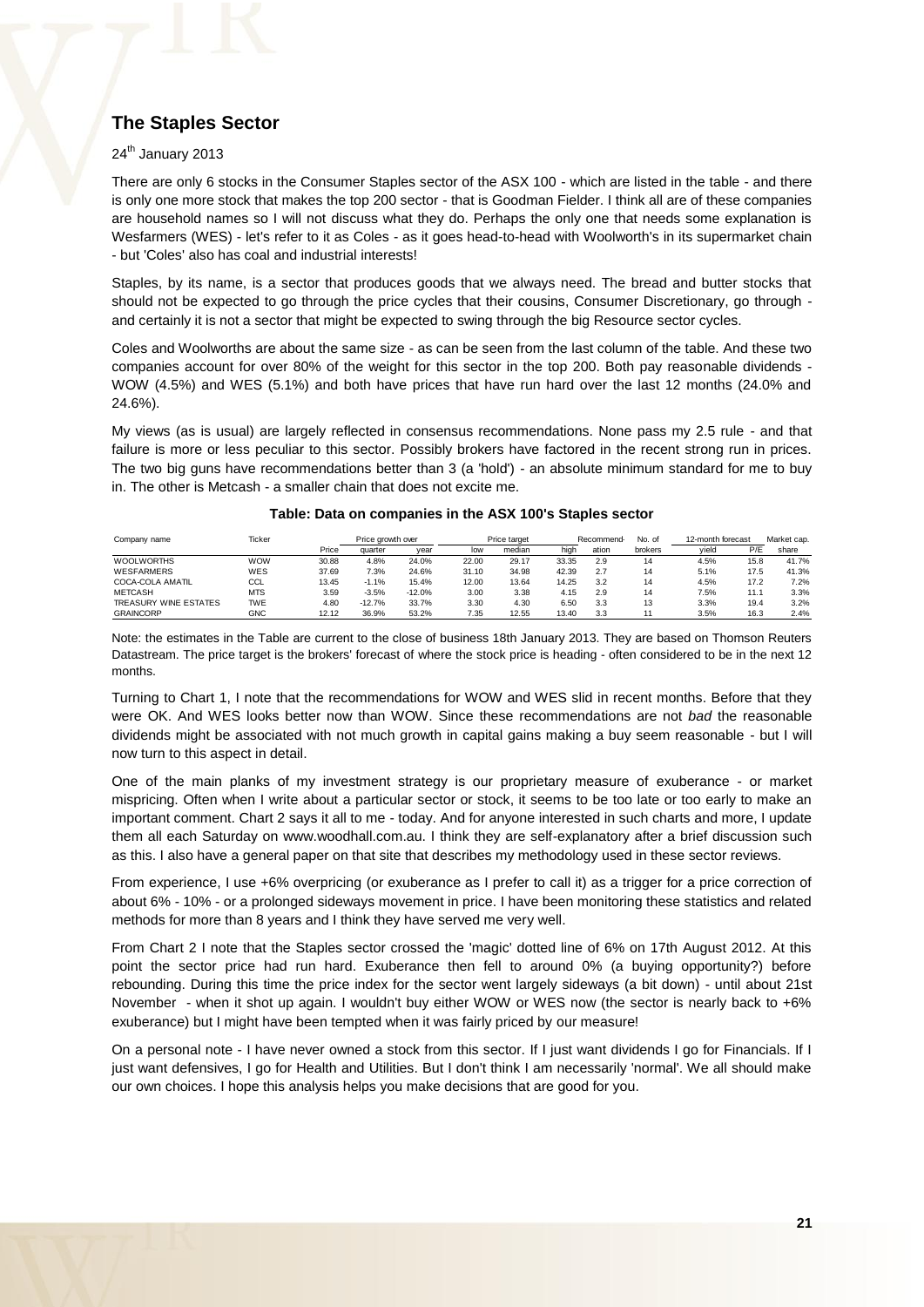



Note: the estimates in the Figure are current to the close of business 18th January 2013. They are based on Thomson Reuters Datastream. The price target is the brokers' forecast of where the stock price is heading - often considered to be in the next 12 months.





Note: the estimates in the Figure are current to the close of business 18th January 2013. They are based on Thomson Reuters Datastream. Please go to www.woodhall.com.au for more information on the assumptions behind the estimates.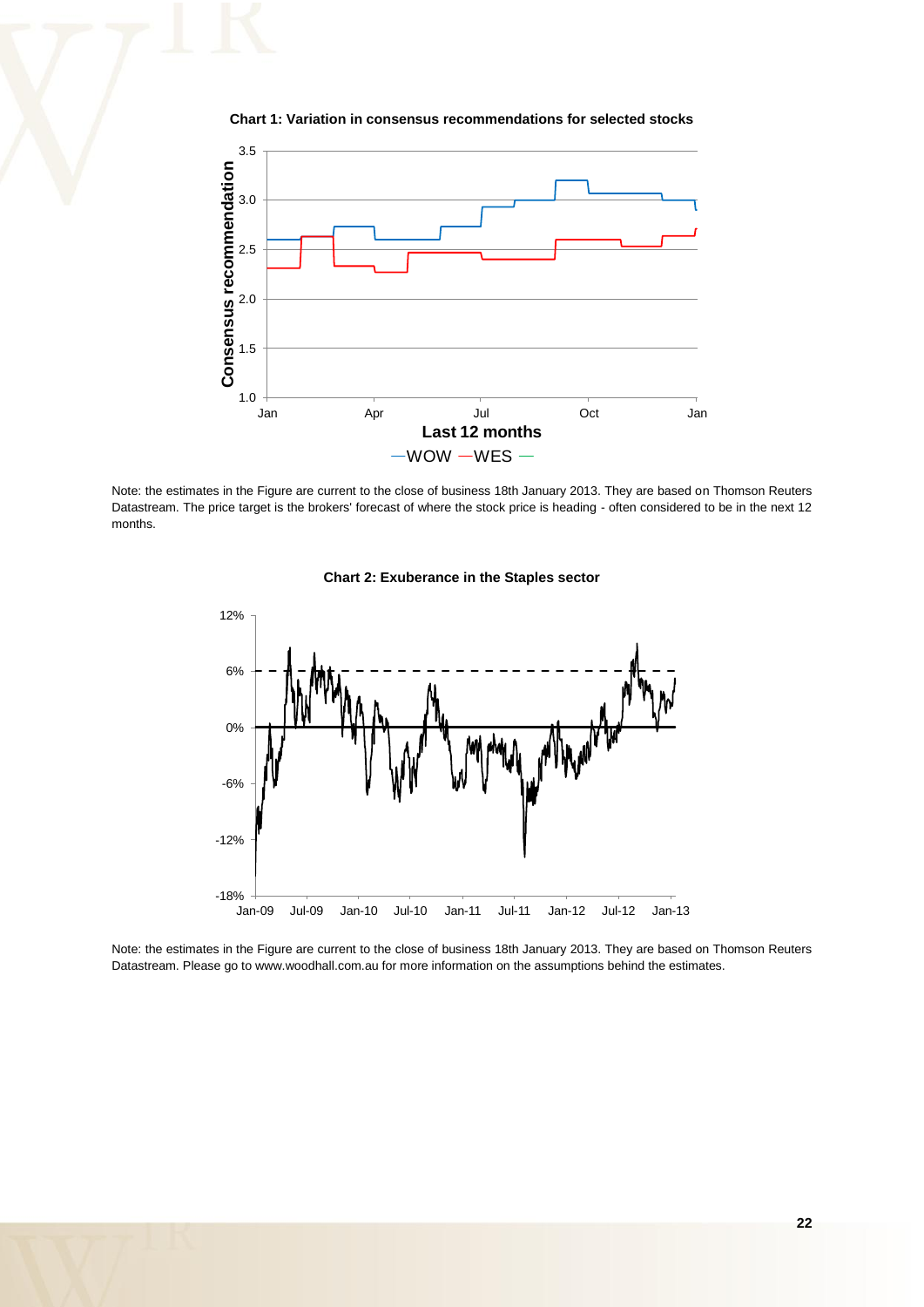## **The Healthcare Sector**

#### 7<sup>th</sup> February 2013

There are only seven stocks in the Healthcare (Health) sector of the ASX 100 - which are listed in the Table - and there are another four in the next 100. Despite being in the same sector, these seven companies are largely quite different in their products/services and markets.

CSL, the plasma company, is by far the biggest – being more than 50% of this sector's top 200 market capitalisation. Resmed has products for sleep disorder; Sonic runs pathology services in Australia and overseas; Ramsay owns hospitals etc; Cochlear is a world famous ear implant producer; Ansell produces health protection products; and Primary produces goods and services for use by health professionals.

The Health sector may benefit going forward from an aging population. It is certainly considered by most to be a defensive sector as evidenced by the performance of many of these stocks through the GFC. However, the dividends are not high by ASX 200 standards and often are not fully franked because of overseas exposure. They also typically trade on high P/E ratios compared to those of the broader index.

Only three stocks meet my '2.5' broker recommendation status (please see my paper on the Market Updates tab of our website [www.woodhall.com.au\)](http://www.woodhall.com.au/) for details. They are CSL, Resmed and Primary – and two of them only just!

CSL, seemingly a very well-run company, has run very hard in price over the last year (+86.9%) and I find it hard not to think CSL has overly benefited from the flight from cash and bonds into equities. On a personal note, I held CSL throughout the GFC and made a nice profit from it – but it seems I sold (last year) too soon. I sold because I had the sector overpriced by more than 8%. I also sold Sonic at the same time and for the same reason – and that seems to have been a wiser call on my part.

Having been a short-term user of a Resmed product I cannot understand the business. For someone with bad sleeping patterns, I could not cope with what felt like a diving mask and tube to an aqualung attached to me in bed. The business and stock price have clearly done well (the price perhaps too well at 55.1% for the last 12 months) but I am content not to have invested in it. Primary too has run very hard at 48.7% for the last 12 months.

| CSL                 | A:CSL | 56.06 | 18.3%   | 86.9% | 48.31 | 50.84 | 61.50 | 2.5 | .8%  | 21.0 | 54.9% |
|---------------------|-------|-------|---------|-------|-------|-------|-------|-----|------|------|-------|
| RESMED CDI.         | A:RMD | 4.28  | 8.9%    | 55.1% | 3.56  | 4.65  | 5.49  | 2.0 | .8%  | 14.7 | 13.1% |
| SONIC HEALTHCARE    | A:SHL | 13.84 | 7.9%    | 23.0% | 12.10 | 13.55 | 14.55 | 2.7 | 4.6% | 15.2 | 8.8%  |
| RAMSAY HEALTH CARE  | A:RHC | 29.81 | 25.6%   | 59.6% | 20.58 | 23.78 | 28.12 | 3.3 | 2.4% | 20.5 | 7.6%  |
| <b>COCHLEAR</b>     | A:COH | 70.00 | $-4.3%$ | 20.5% | 49.25 | 63.18 | 76.40 | 3.5 | 3.6% | 24.5 | 4.9%  |
| ANSELL              | A:ANN | 17.01 | 9.7%    | 12.4% | 15.44 | 15.86 | 18.43 | 2.7 | 2.5% | 14.7 | 3.3%  |
| PRIMARY HEALTH CARE | A:PRY | 4.49  | 20.4%   | 48.7% | 2.72  | 4.07  | 4.85  | 2.5 | 3.3% | 14.4 | 2.8%  |

#### **Table: Data on companies in the ASX 100's Health sector**

Note: the estimates in the Table are current to the close of business  $6<sup>th</sup>$  February 2013. They are based on Thomson Reuters Datastream. The price target is the brokers' forecast of where the stock price is heading - often considered to be in the next 12 months.

Turning to Chart 1, I plot the recommendations for all of the seven companies as two of the top three are marginal with a 2.5 and the other I do not like! Resmed's trace over time in Chart 1 is the best (with a recommendation of 2.0) and it has been improving for most of the year. Ramsay and Cochlear have the worst ratings of this group of seven – and the others are clustered together.

I have owned Cochlear for many years and feel that the brokers could have this one wrong. Its price was about \$80 when it chose to recall one of its products last year and the stock price suddenly fell to nearly \$50. Since that time, its price returned to over \$80 and it did so at very much the same rate as the sector's index. I wonder if it had not needed to recall one of its product, which seems to have been handled very well, would its price have risen from the same rate over the same time but from a base of \$80 (to well over \$100!). Cochlear reported this week and just missed estimates. As a result, the stock price got hammered. Since the future looks good – with strong growth in Asia – and a bad year behind it because of the cost of the recall, I have a personal buy on this stock in conflict with the brokers – just as when I bought more at about \$55 just after the recall last year.

From experience, I use +6% overpricing (or exuberance as I prefer to call it) as a trigger for a price correction of about 6% - 10% - or a prolonged sideways movement in price. I have been monitoring these statistics and related methods for more than 8 years and I think they have served me very well.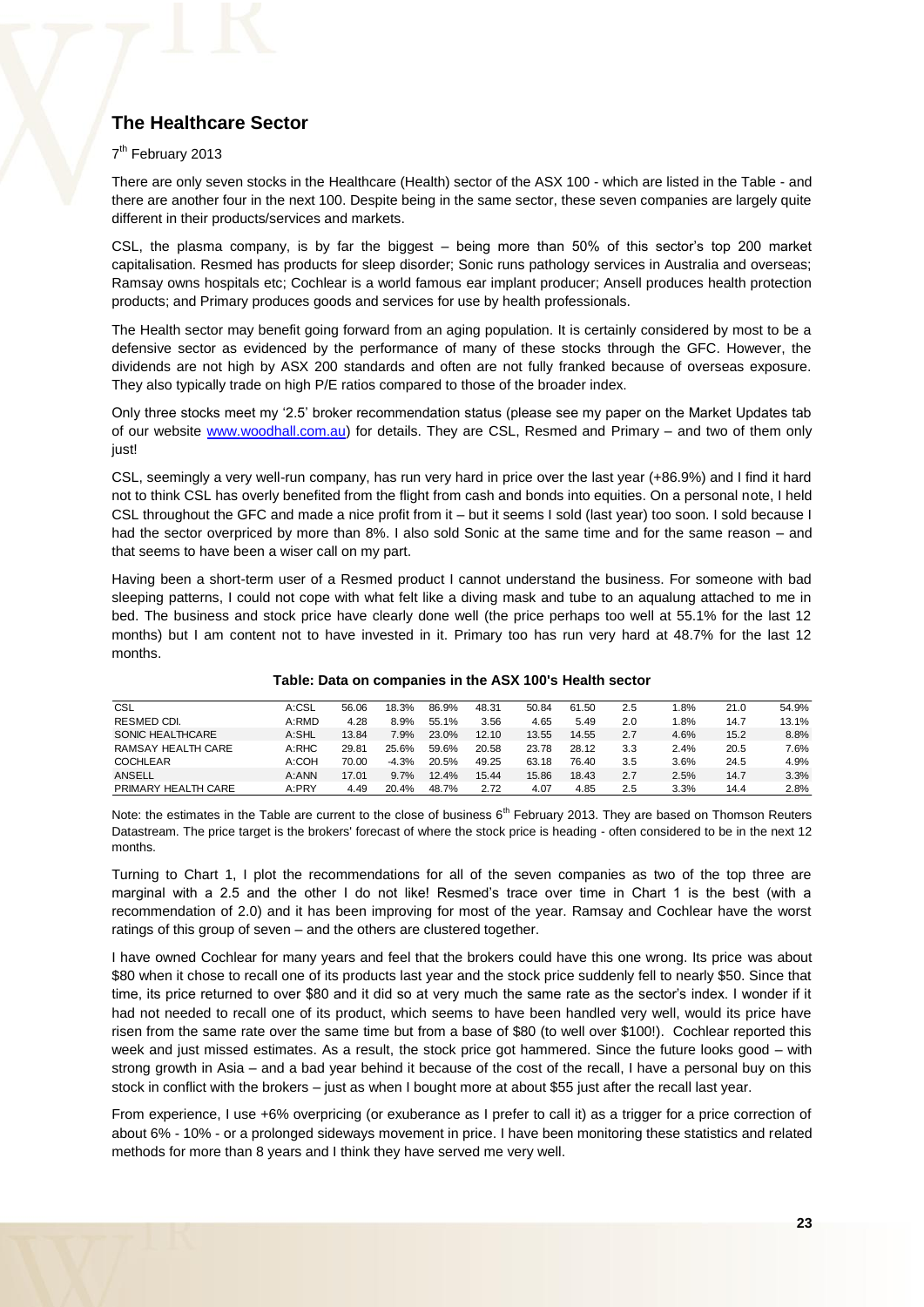From Chart 2 I note that the Health sector behaved as I might expect until mid 2012 but crossed the 'magic' dotted line of 6% and has largely stayed there. While I do not necessarily expect a large price correction in this sector, I do expect the race has been largely run and a move into resources from defensive sectors will be the theme of 2013. I am still overweight this sector but I was very much so during the bad times.





Note: the estimates in the Figure are current to the close of business  $6<sup>th</sup>$  February 2013. They are based on Thomson Reuters Datastream. The price target is the brokers' forecast of where the stock price is heading - often considered to be in the next 12 months.



**Chart 2: Exuberance in the Health sector** 

Note: the estimates in the Figure are current to the close of business  $6<sup>th</sup>$  February 2013. They are based on Thomson Reuters Datastream. Please go to www.woodhall.com.au for more information on the assumptions behind the estimates.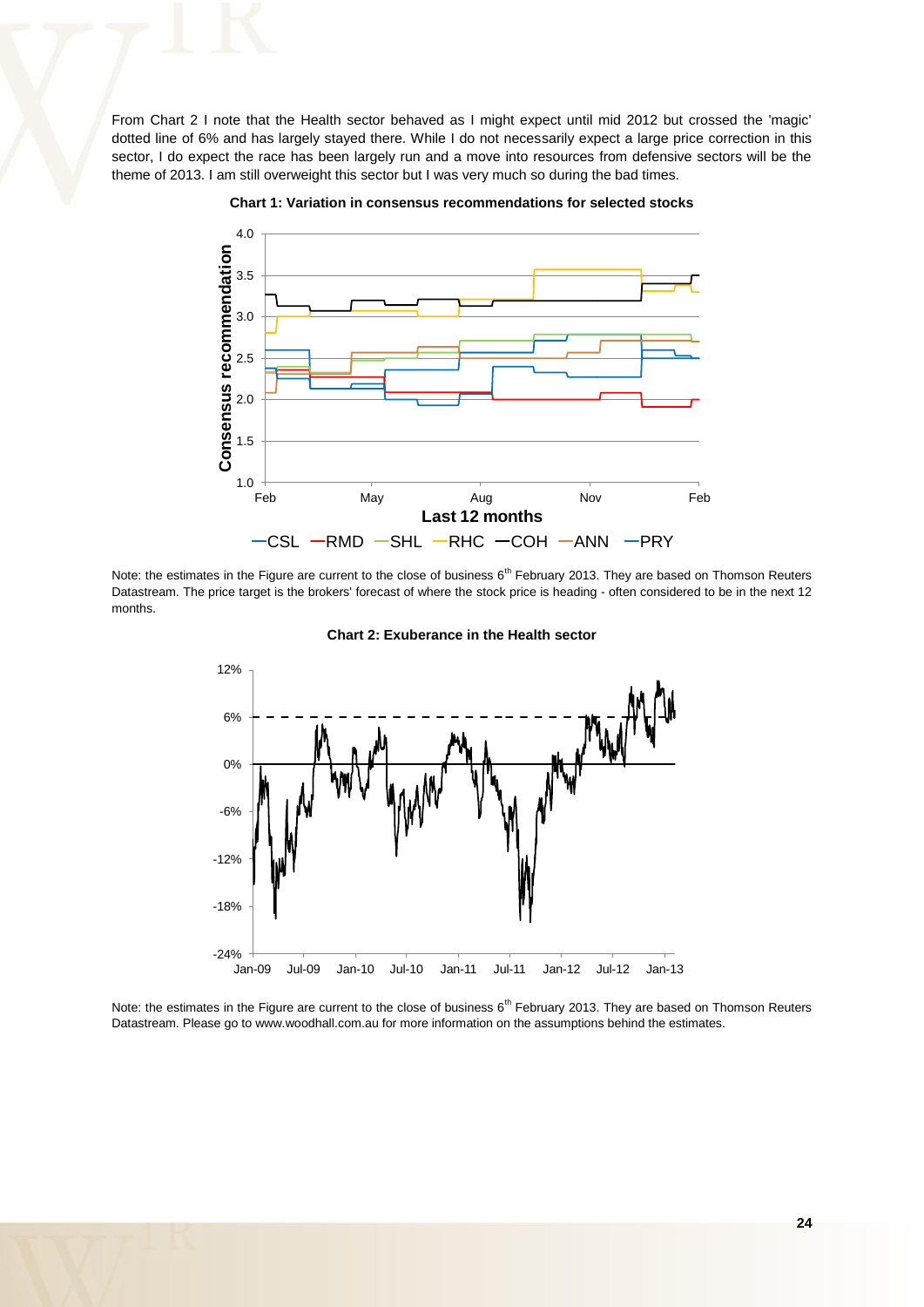## **The Financials-x-REITS Sector**

#### 19<sup>th</sup> February 2013

The 'big four banks' reside in this sector – along with some regional banks, insurance companies and diversified financials like Macquarie – making 14 stocks in total this ASX 100 sector – and these companies are listed in the table.

The recommendations for most of these stocks are not great. Five of them are not even better than '3' for a hold! Two of the big four – CBA and WBC – do not meet my criterion of a 2.5 or better, but the other two do just make it (please see my paper on the *Market Updates* tab of our website [www.woodhall.com.au](http://www.woodhall.com.au/) for details). Having worked in the industry for decades, I am well versed in the Sydney (CBA, WBC) versus Melbourne (ANZ, NAB) divide and I (naturally?) fall into the Sydney camp. My undocumented view is that ANZ and NAB seem to have had more problems in the past with overseas strategies and risk issues than the other two big banks.

I hold CBA and WBC and I have done very nicely with them – even though it has been a while since they had good ratings. Dividends in this sector are reasonably big and consistent over time. For me, a fully-franked dividend and moderate capital gains with no big issues pull me towards CBA and WBC. Of course, a stock can have an underperform rating because their prices have run very hard – and not because the company is 'not good'. Anyone who read CBA's stellar accounts last week would have regretted not being in it during its 32% capital gain in the last year to a new all-time high. WBC is close to its all-time high but the other two banks are not near such peaks – and NAB's price would have to increase be nearly 50% to beat its previous peak!

I have held other stocks in this sector in the past but I am not tempted to revisit. I can get my excitement elsewhere! Of course anyone who invests in insurance companies must live with the distinct possibility of a major disaster striking not just the people but the insurers' balance sheets with little warning.

| Company name                       | Ticker     |       | Price growth over |          | Price target |        |       | Recommend- | 12-month forecast |      | Market cap. |  |
|------------------------------------|------------|-------|-------------------|----------|--------------|--------|-------|------------|-------------------|------|-------------|--|
|                                    |            | Price | quarter           | vear     | low          | median | high  | ation      | yield             | P/E  | share       |  |
| COMMONWEALTH BK.OF AUS.            | <b>CBA</b> | 65.78 | 12.9%             | 32.4%    | 52.00        | 59.00  | 73.70 | 3.4        | 5.5%              | 14.3 | 23.8%       |  |
| <b>WESTPAC BANKING</b>             | <b>WBC</b> | 30.20 | 23.7%             | 49.9%    | 24.00        | 26.50  | 28.50 | 2.7        | 5.9%              | 12.7 | 21.1%       |  |
| AUS AND NZ BANKING GP.             | ANZ        | 28.50 | 20.5%             | 32.3%    | 22.90        | 26.50  | 32.33 | 2.5        | 5.3%              | 12.1 | 17.6%       |  |
| NATIONAL AUS.BANK                  | <b>NAB</b> | 30.15 | 30.0%             | 32.7%    | 24.50        | 28.50  | 33.00 | 2.2        | 6.2%              | 11.6 | 15.9%       |  |
| AMP                                | AMP        | 5.49  | 22.3%             | 29.5%    | 3.60         | 5.15   | 5.60  | 2.7        | 5.1%              | 15.5 | 3.6%        |  |
| SUNCORP GROUP                      | <b>SUN</b> | 11.45 | 21.8%             | 38.3%    | 9.12         | 11.14  | 12.20 | 2.1        | 5.9%              | 12.5 | 3.3%        |  |
| <b>MACQUARIE GROUP</b>             | <b>MQG</b> | 38.85 | 27.4%             | 47.4%    | 28.00        | 35.00  | 42.00 | 3.2        | 5.0%              | 12.6 | 3.0%        |  |
| <b>QBE INSURANCE GROUP</b>         | QBE        | 13.65 | 25.1%             | 18.8%    | 9.27         | 12.46  | 14.43 | 3.0        | 5.3%              | 10.9 | 2.9%        |  |
| <b>INSURANCE AUS GROUP</b>         | IAG        | 5.26  | 19.3%             | 83.9%    | 4.40         | 5.00   | 6.26  | 2.5        | 4.9%              | 12.5 | 2.5%        |  |
| ASX                                | <b>ASX</b> | 36.14 | 25.0%             | 18.2%    | 26.50        | 31.15  | 38.00 | 3.3        | 5.1%              | 17.4 | 1.4%        |  |
| <b>LEND LEASE GROUP</b>            | <b>LLC</b> | 10.42 | 24.2%             | 42.9%    | 8.00         | 9.60   | 11.09 | 2.0        | 4.3%              | 10.7 | 1.3%        |  |
| <b>BENDIGO &amp; ADELAIDE BANK</b> | <b>BEN</b> | 10.17 | 32.6%             | 26.8%    | 7.35         | 8.40   | 9.50  | 3.3        | 6.0%              | 11.6 | 0.9%        |  |
| <b>BANK OF OLND.</b>               | <b>BOQ</b> | 9.12  | 33.7%             | 34.2%    | 6.70         | 7.55   | 8.70  | 2.8        | 5.9%              | 11.2 | 0.6%        |  |
| <b>CHALLENGER</b>                  | <b>CGF</b> | 3.68  | 23.5%             | $-14.2%$ | 3.00         | 4.23   | 5.00  | 2.2        | 5.2%              | 6.2  | 0.4%        |  |

#### **Table: Data on companies in the ASX 100's Financials sector**

Note: the estimates in the Table are current to the close of business  $18<sup>th</sup>$  February 2013. They are based on Thomson Reuters Datastream. The price target is the brokers' forecast of where the stock price is heading - often considered to be in the next 12 months.

Turning to Chart 1, I plot the recommendations for all of the big four. CBA has been consistently worst by this measure and WBC has been not much better. NAB's rating has improved much in recent times - perhaps on the back of yet another new strategy.

The exuberance trace for this sector shown in Chart 2 tells an important story. It has bounced beautifully off the 6% dotted line that is our indicator of a correction or prolonged sideways movement. It did stay at elevated levels during the latter part of 2009 – as did most sectors – as investors piled in hoping the GFC was over. In recent weeks, the 6% line has been broken – and with much momentum. The question to be asked now is whether this is a re-run of late 2009 or an accident waiting to happen?

The critical issue is whether analysts start to upgrade earnings forecasts in the wake of last week's CBA report. If they do, some of this overpricing will be eroded leaving the four banks as good dividend plays and two of them as very good plays!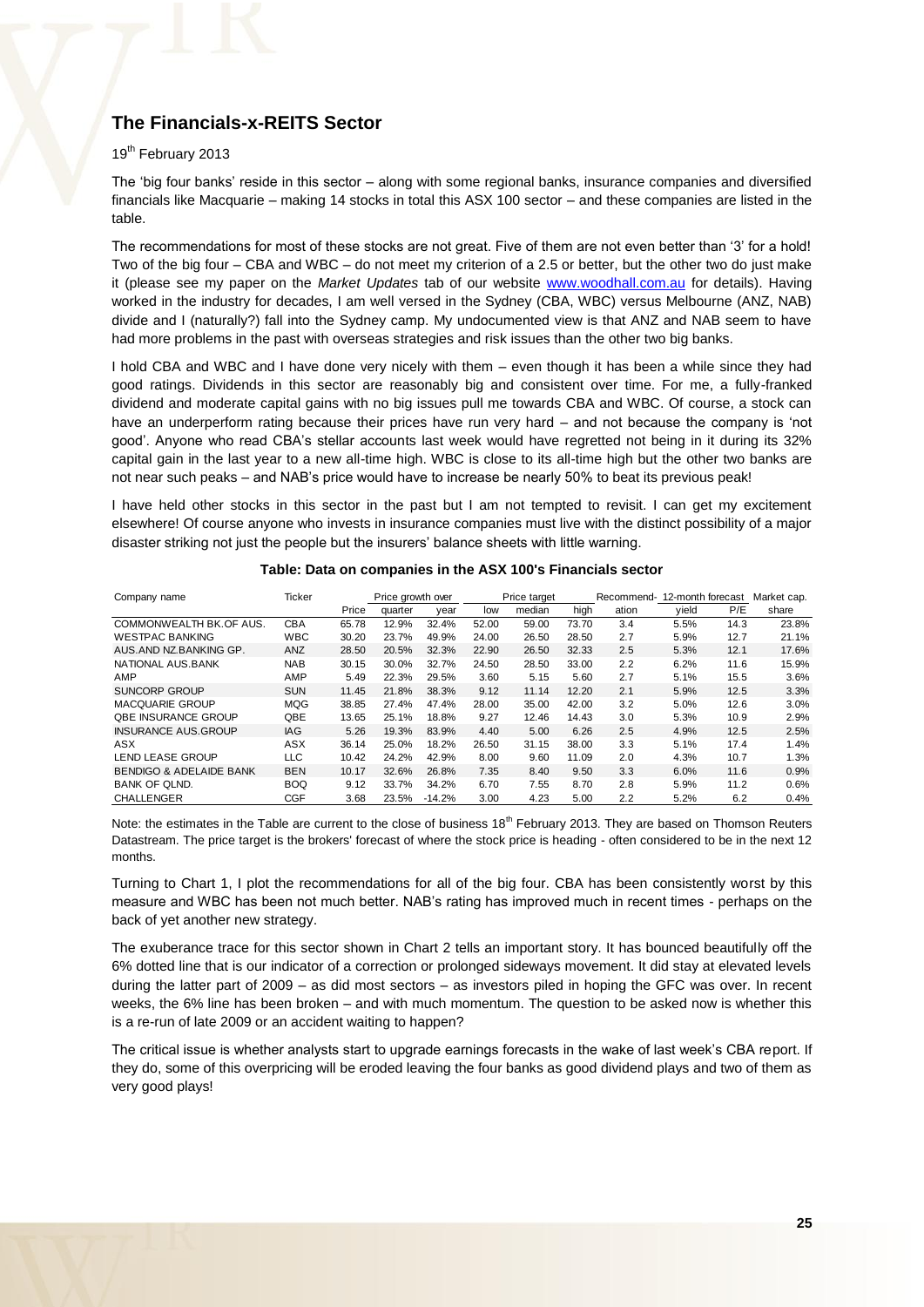

**Chart 1: Variation in consensus recommendations for selected stocks**

Note: the estimates in the Figure are current to the close of business 18<sup>th</sup> February 2013. They are based on Thomson Reuters Datastream. The price target is the brokers' forecast of where the stock price is heading - often considered to be in the next 12 months.





Note: the estimates in the Figure are current to the close of business 18<sup>th</sup> February 2013. They are based on Thomson Reuters Datastream. Please go to www.woodhall.com.au for more information on the assumptions behind the estimates.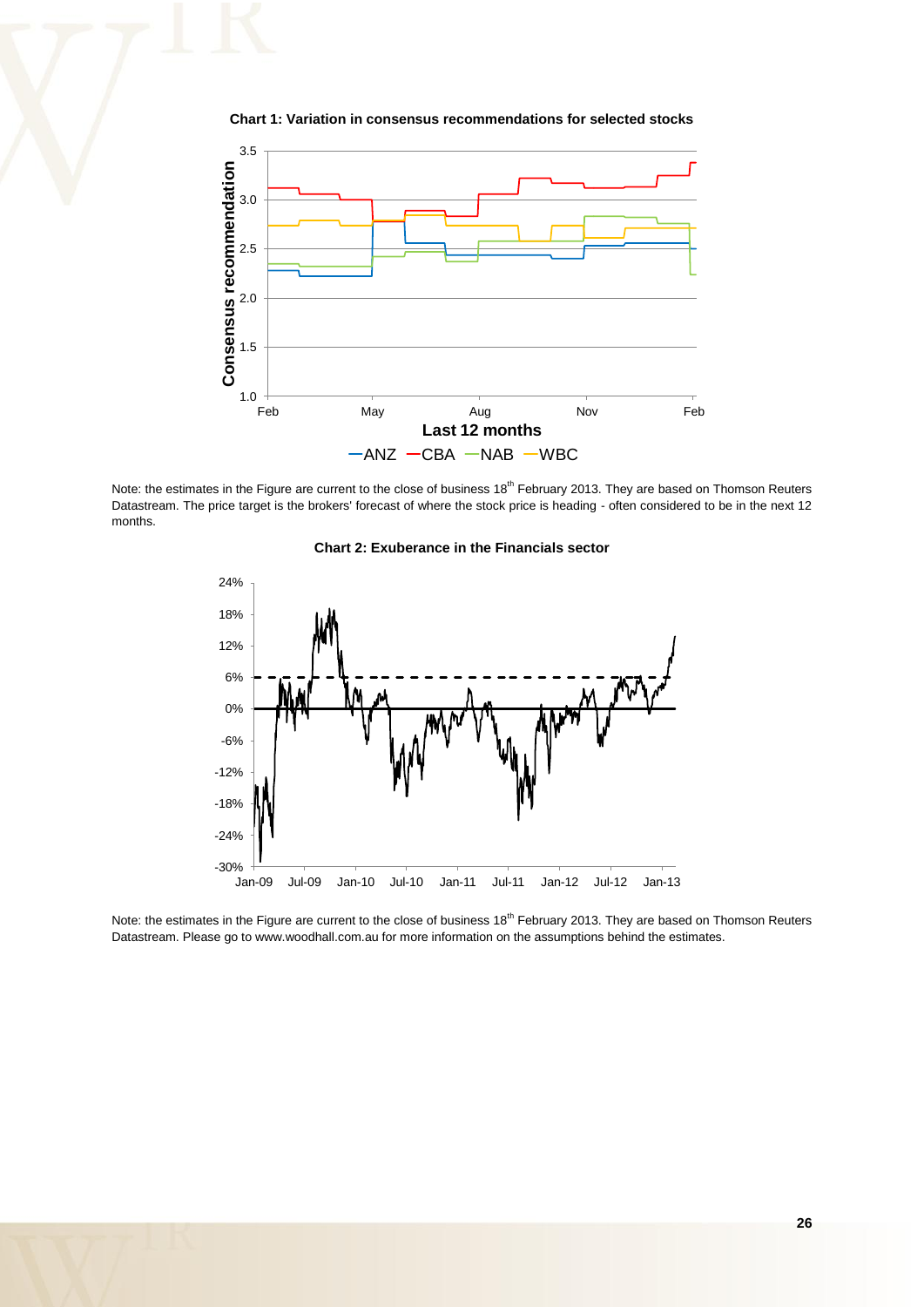## **The Property Sector**

#### 4<sup>th</sup> March 2013

The Property sector, more correctly called REITS (Real Estate Investment Trusts), has long been considered a way to invest in property other than residential. Indeed, in many asset allocation frameworks, REITS are double counted as part of Australian equities and also as a representative for property exposure. The 11 members of this group in the ASX 100 are shown in the table. It can be seen that all of these stocks have high expected yields.

Only two of these stocks have consensus recommendations that pass the '2.5' test (please see my paper on the *Market Updates* tab of our website [www.woodhall.com.au](http://www.woodhall.com.au/) for details) – namely Westfield Retail Trust (WRT) and Dexus Property Group (DXS). Westfield Group (WDC) is by far the biggest listing in this sector and its recommendation of 2.7 is not that far below 2.5, as is the recommendation for Stockland (SRG).

| Company name                  | Ticker     | Price growth over |         |       | Price target |        |       | 12-month forecast<br>Recommend- |       |      | Market cap. |
|-------------------------------|------------|-------------------|---------|-------|--------------|--------|-------|---------------------------------|-------|------|-------------|
|                               |            | Price             | quarter | vear  | low          | median | hiah  | ation                           | vield | P/E  | share       |
| <b>WESTFIELD GROUP</b>        | <b>WDC</b> | 11.10             | 6.5%    | 26.3% | 9.58         | 10.75  | 11.80 | 2.7                             | 4.6%  | 16.5 | 27.5%       |
| <b>WESTFIELD RETAIL TRUST</b> | WRT        | 3.05              | 2.0%    | 21.5% | 2.99         | 3.31   | 3.60  | 2.2                             | 6.6%  | 15.5 | 10.1%       |
| <b>STOCKLAND</b>              | SGP        | 3.72              | 9.7%    | 17.4% | 3.29         | 3.60   | 3.98  | 2.7                             | 6.5%  | 14.9 | 10.0%       |
| <b>GOODMAN GROUP</b>          | <b>GMG</b> | 4.63              | 0.2%    | 35.2% | 3.93         | 4.53   | 5.40  | 2.8                             | 4.5%  | 13.6 | 9.4%        |
| <b>MIRVAC GROUP</b>           | <b>MGR</b> | 1.61              | 9.5%    | 34.2% | 1.43         | 1.63   | 1.70  | 2.6                             | 5.6%  | 14.4 | 7.4%        |
| DEXUS PROPERTY GROUP          | <b>DXS</b> | 1.07              | 6.0%    | 20.3% | 1.02         | 1.05   | 1.15  | 2.5                             | 5.5%  | 13.8 | 6.9%        |
| <b>GPT GROUP</b>              | GPT        | 3.89              | 11.5%   | 24.7% | 3.46         | 3.74   | 4.14  | 3.0                             | 5.1%  | 15.6 | 6.7%        |
| CFS RETAIL PR.TST.GROUP       | <b>CFX</b> | 2.03              | 4.6%    | 15.3% | 1.88         | 2.06   | 2.17  | 2.8                             | 6.9%  | 15.1 | 6.2%        |
| <b>FEDERATION CENTRES</b>     | FDC        | 2.42              | 11.0%   | 29.8% | 2.00         | 2.34   | 2.47  | 2.7                             | 5.8%  | 14.9 | 4.3%        |
| COMMONWEALTH PR.OFFE.FD.      | CPA        | 1.11              | 8.3%    | 14.5% | 1.04         | 1.10   | 1.20  | 3.4                             | 6.0%  | 13.0 | 2.9%        |
| <b>INVESTA OFFICE FUND</b>    | IOF        | 2.98              | 2.8%    | 19.2% | 2.99         | 3.10   | 3.25  | 2.8                             | 6.0%  | 13.3 | 1.9%        |

#### **Table: Data on companies in the ASX 100's Property sector**

Note: the estimates in the Table are current to the close of business 4<sup>th</sup> March 2013. They are based on Thomson Reuters Datastream. The price target is the brokers' forecast of where the stock price is heading - often considered to be in the next 12 months.

One problem with this sector is that, during the GFC when credit dried up, stock prices plummeted. Indeed, credit is still not particularly easy to get but most stock prices in the table have risen 20% or more over the last 12 months.

Turning to Chart 1, I plot the recommendations over time for the three largest stocks. Not only does WRT have the best current rating, this stock's rating has been improving throughout 2013. WDC has been holding ground in recent times but SRG has been slipping almost as sharply as WRT has been improving. In that sense, WRT and WDC are preferred to SRG.



**Chart 1: Variation in consensus recommendations for selected stocks**

Note: the estimates in the Figure are current to the close of business 4<sup>th</sup> March 2013. They are based on Thomson Reuters Datastream. The price target is the brokers' forecast of where the stock price is heading - often considered to be in the next 12 months.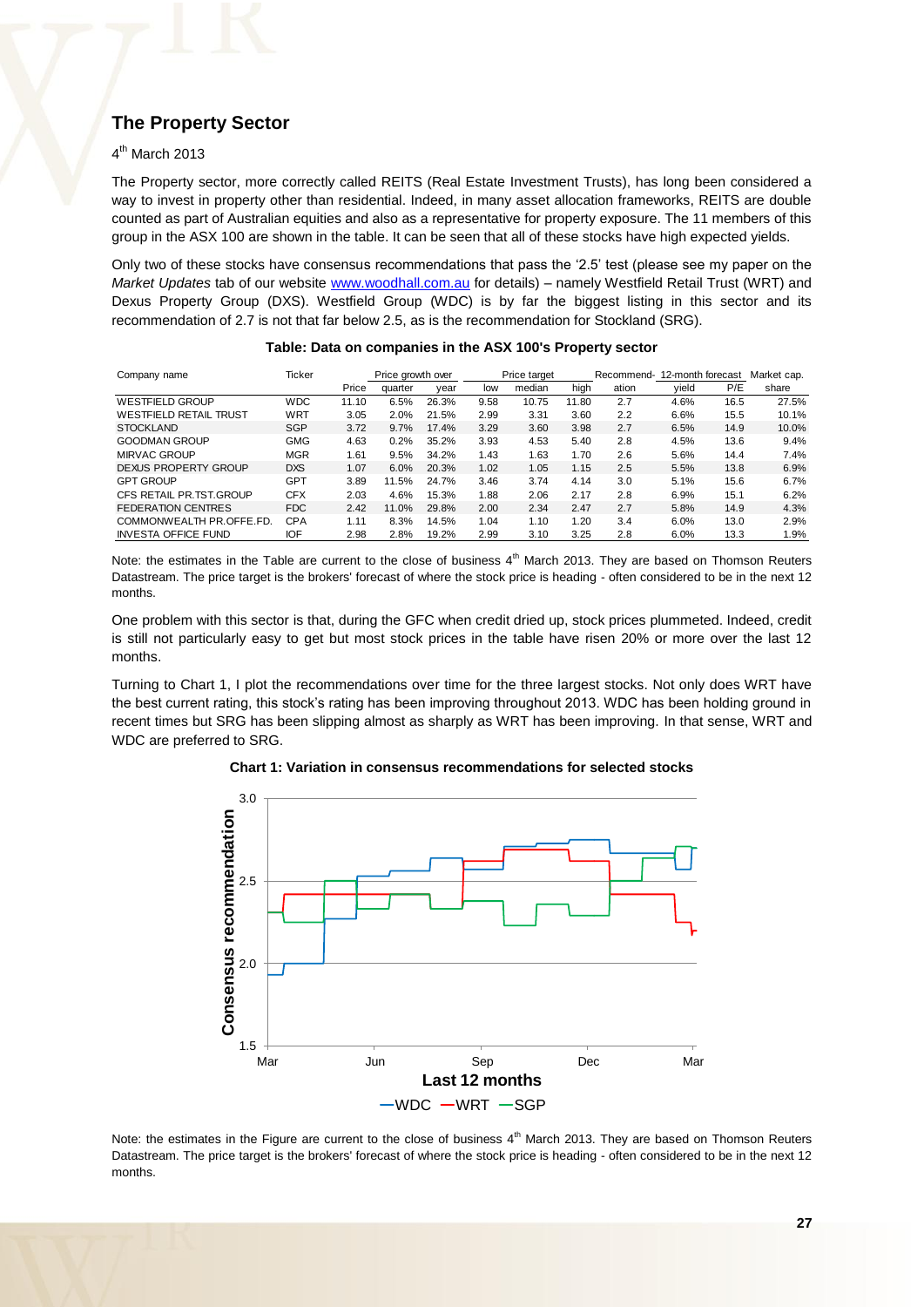The exuberance trace for this sector shown in Chart 2 highlights the problems that befell the sector during the GFC – and again in mid 2011 during the onset of the Greek Debt Crisis. Like the Financials sector, Property exuberance has bounced beautifully off the 6% dotted line that is our indicator of a correction or prolonged sideways movement. It did stay at elevated levels during the latter part of 2009 – as did most sectors – as investors piled in hoping the GFC was over. In recent weeks, the 6% line was approached again but not breached – and that is a good sign. Exuberance has now retreated to +3.8% a little high but not symptomatic of an impending correction.

We have the sector's capital gains growing by 3.3% for the next 12 months. Since the current overpricing of the sector by 3.8% nullifies that expected growth, we see this sector as only a dividend play over the next 12 months. With one year term deposits at just over 4%, such a dividend play maybe not such a bad idea.



#### **Chart 2: Exuberance in the Property sector**

Note: the estimates in the Figure are current to the close of business 4<sup>th</sup> March 2013. They are based on Thomson Reuters Datastream. Please go to www.woodhall.com.au for more information on the assumptions behind the estimates.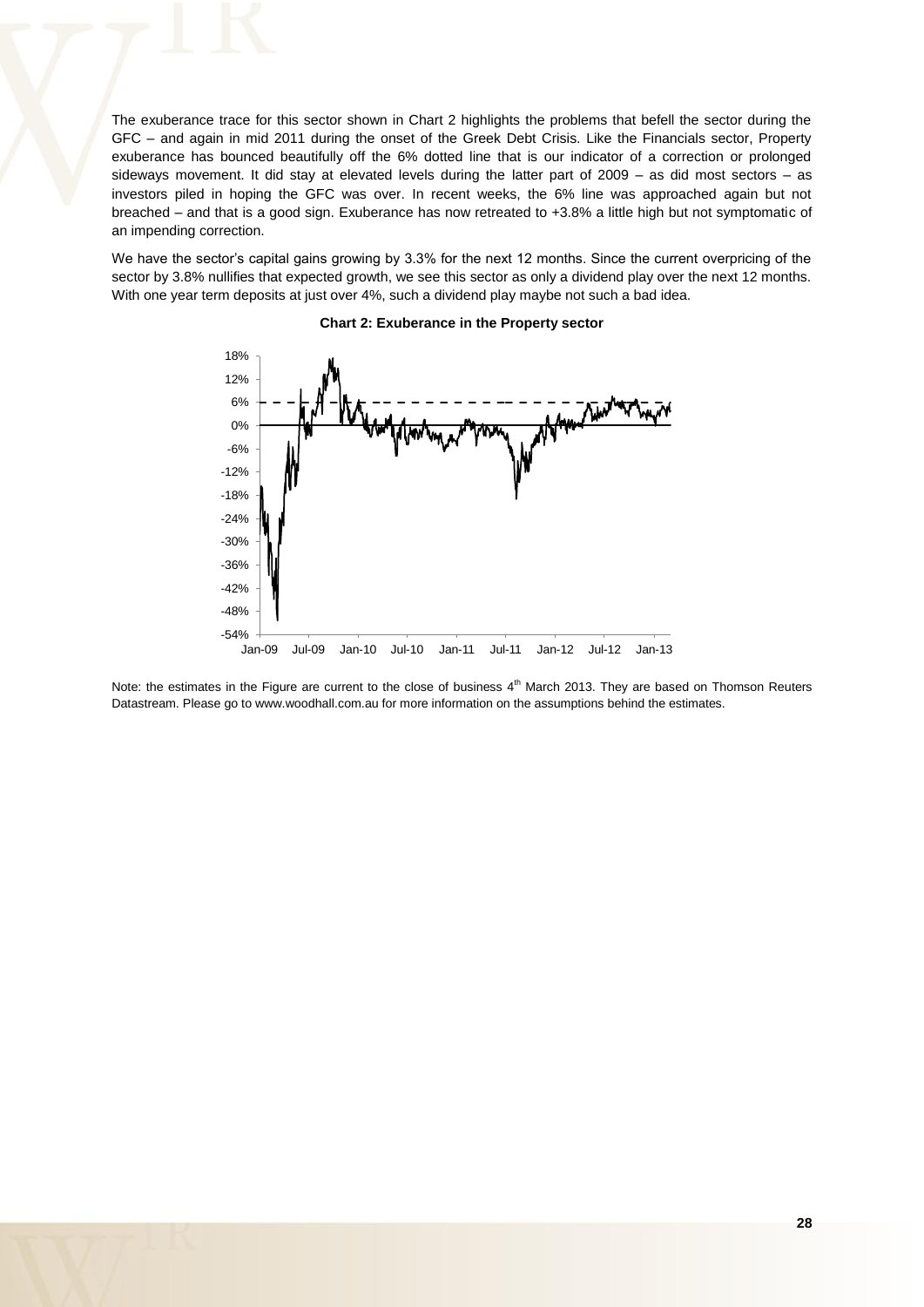## **The IT Sector**

#### 19th March 2013

The IT sector in Australia is a misnomer. In the US, this sector includes companies the like of Microsoft, Intel, Apple, Dell, HP and many more big game changers. It is the biggest sector in the US stock market. In Australia, our IT sector is dominated by a very good company – but it is a share registry – Computershare (CPU). There are only two IT companies in the top 100 and 4 in the top 200 – listed in the table. The Australian IT sector is less than 1% of the ASX 200 by market capitalisation!

The sector does contain an interesting company –carsales.com that has risen in share price by over 70% in the last year. But the sector is so small that investment in it or otherwise will have almost no effect on a portfolio that is to be compared to the benchmark ASX 200.

Only CPU passes the '2.5' test (please see my paper on the *Market Updates* tab of our website [www.woodhall.com.au](http://www.woodhall.com.au/) for details) and only just! P/E ratios are high by ASX standards. Yields are OK but not great and all have prices above the median target price.

| Company name         | Ticker     |       | Price arowth over |       | Price target |        |       |       | Recommend- 12-month forecast |      | Market cap. |
|----------------------|------------|-------|-------------------|-------|--------------|--------|-------|-------|------------------------------|------|-------------|
|                      |            | Price | quarter           | vear  | low          | median | high  | ation | vield                        | P/E  | share       |
| <b>COMPUTERSHARE</b> | CPU        | 10.52 | 20.4%             | 25.2% | 8.50         | 10.32  | 12.38 | 2.6   | 2.9%                         | 18.3 | 69.8%       |
| CARSALES.COM         | CRZ        | 9.26  | 25.8%             | 67.5% | 5.90         | 8.43   | 10.02 | 2.8   | 3.5%                         | 24.0 | 17.3%       |
| <b>IRESS</b>         | <b>IRE</b> | 7.65  | $-7.9%$           | 8.1%  | 6.50         | 7.60   | 8.40  | 3.4   | 4.8%                         | 20.2 | 8.9%        |
| SMS MAN.& TECH.      | <b>SMX</b> | 5.43  | 18.8%             | 3.2%  | 4.99         | 5.30   | 6.00  | 2.8   | 5.5%                         | 13.6 | 3.9%        |

#### **Table: Data on companies in the ASX 100's IT sector**

Note: the estimates in the Table are current to the close of business 18<sup>th</sup> March 2013. They are based on Thomson Reuters Datastream. The price target is the brokers' forecast of where the stock price is heading - often considered to be in the next 12 months.

Turning to Chart 1, I plot the recommendations over time for the four ASX 200 companies (given there are only two ASX 100 companies). CPU, IRE (IRESS, one of the big data providers for financial analysts) and SMX have gone backwards – big time. Carsales (CRZ) has held its course despite its price growth.





Note: the estimates in the Figure are current to the close of business  $18<sup>th</sup>$  March 2013. They are based on Thomson Reuters Datastream. The price target is the brokers' forecast of where the stock price is heading - often considered to be in the next 12 months.

The exuberance trace for this sector is shown in Chart 2. It has been recently and is overpriced by more than we are comfortable with (above the 6% dotted line). We do have a thesis that there are dividend seekers exiting cash but this is not the sector for them to reside in. It is not as overpriced as some sectors – but at least those sectors are paying in excess of 5.5% yield often with franking credits.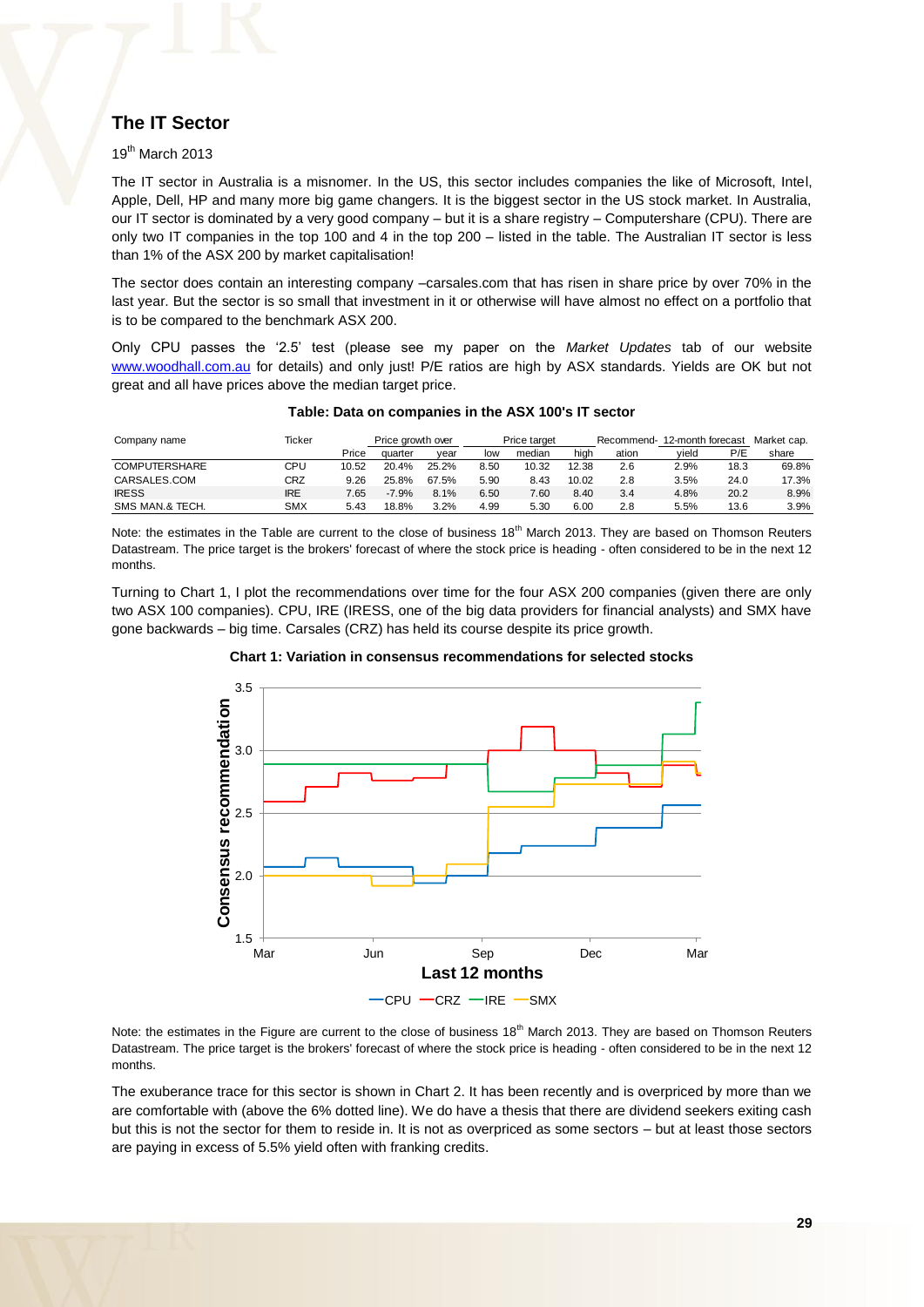We have good prospects for the sector at about the ASX 200 average at +12% but being more than 6% overpriced - by our measures – there are better sectors to follow. At the moment, Financials are just 'buyable' for yield, and big miners for capital growth.



**Chart 2: Exuberance in the IT sector** 

Note: the estimates in the Figure are current to the close of business 18<sup>th</sup> March 2013. They are based on Thomson Reuters Datastream. Please go to www.woodhall.com.au for more information on the assumptions behind the estimates.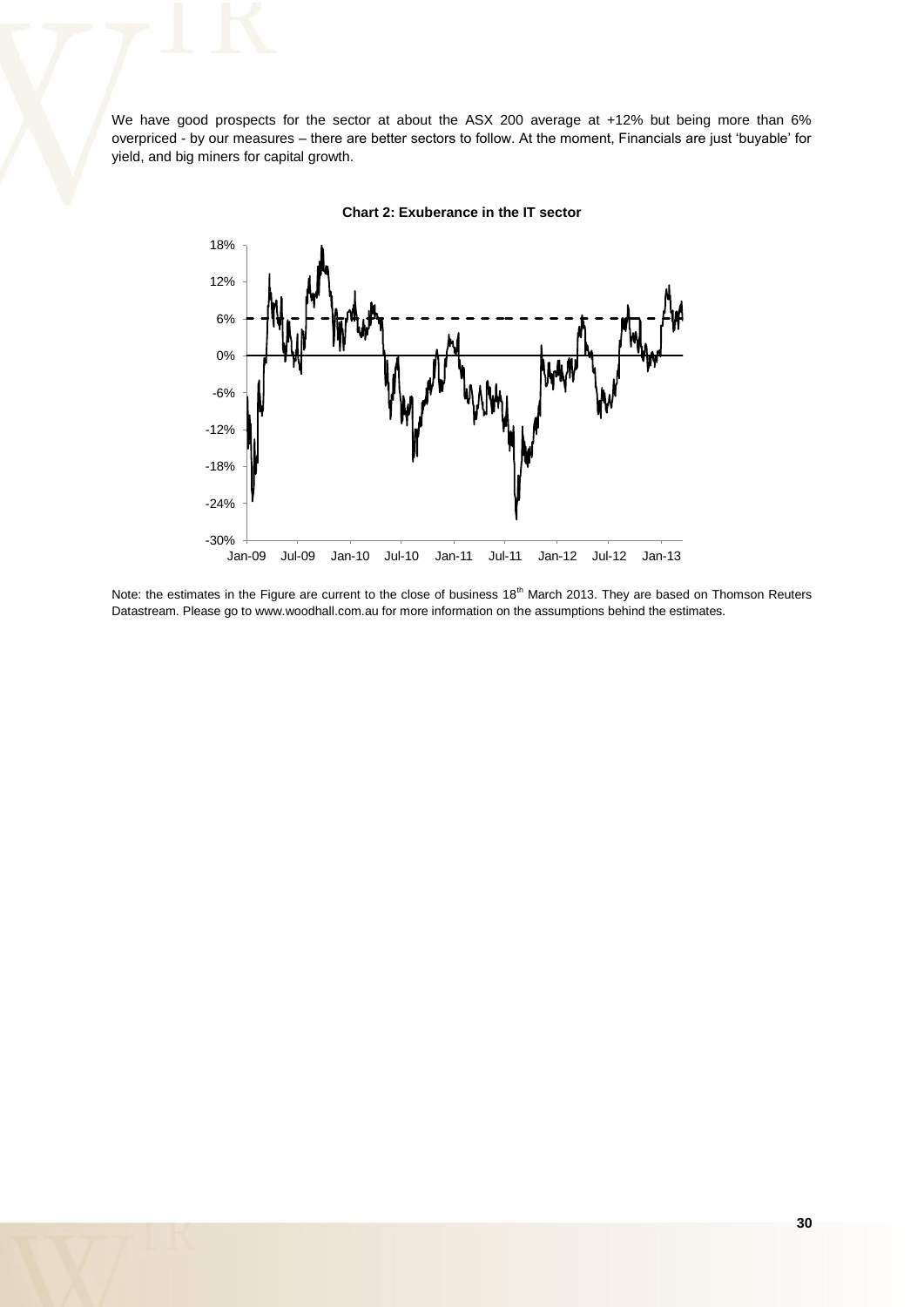## **The Telco Sector**

### 2<sup>nd</sup> April 2013

There is only one stock in this sector in the ASX 100 – Telstra. As a result, we will also provide some discussion of the other members of this sector that reside in the next 100 of the ASX 200. Since Telstra does not pass the '2.5' test (please see my paper on the *Market Updates* tab of our website [www.woodhall.com.au](http://www.woodhall.com.au/) for details) there are grounds for avoiding this sector altogether. However, Telstra is a consistently strong dividend payer and can be considered more like a bond than a stock.

The yield has been driven down to 6.4% which is solid compared to even the big banks. But, if the stock price retraces as interest rates start to rise, capital losses may wipe out prospective yield. For many years' total returns (capital gains plus dividends) were pretty flat. It wasn't until the rise of NBN Co and the fall in interest rates that Telstra's price rose – in fact by 40% in the last 12 months.

With recent statement that support continued dividends at these lofty levels, that side of the equation is relatively assured. However, it is not clear what may happen after the September 14<sup>th</sup> election nor what may happen as a result of delays in NBN Co. Moreover, interest rates are now being forecast to rise and not fall – as early as this year. When the risk premium between Telstra's yield and term deposit rates closes, the stock price might start to retreat.

| Company name                     | Ticker     |       | Price growth over |         | Price target |        |      | Recommend- | 12-month forecast |      |
|----------------------------------|------------|-------|-------------------|---------|--------------|--------|------|------------|-------------------|------|
|                                  |            | Price | quarter           | vear    | low          | median | hiah | ation      | vield             | P/E  |
| <b>TELSTRA</b>                   | πs         | 4.53  | 3.7%              | 39.8%   | 3.85         | 4.30   | 5.07 | 3.0        | 6.4%              | 14.9 |
| SINGAPORE TELECOM CDI. (ASX) SGT |            | 2.74  | 5.0%              | 16.1%   | 2.53         | 3.48   | 4.64 | 2.8        | 6.2%              | 14.8 |
| TELECOM CORP.NZ. (ASX)           | TEL        | 1.79  | $-0.8%$           | $-2.7%$ | 1.83         | 2.33   | 3.07 | 2.6        | 9.5%              | 11.8 |
| <b>TPG TELECOM</b>               | TPM        | 3.12  | 25.8%             | 72.4%   | 2.15         | 2.62   | 3.20 | 2.5        | 2.6%              | 16.3 |
| M2 TELECOM.GP.                   | <b>MTU</b> | 4.84  | 17.2%             | 46.0%   | 3.75         | 4.94   | 5.95 | 2.4        | 4.8%              | 13.2 |
| <b>IINET</b>                     | <b>IIN</b> | 5.22  | 18.1%             | 76.4%   | 4.36         | 5.20   | 5.66 | 2.2        | 3.8%              | 13.2 |

#### **Table: Data on companies in the ASX 200's Telco sector**

Note: the estimates in the Table are current to the close of business 28<sup>th</sup> March 2013. They are based on Thomson Reuters Datastream. The price target is the brokers' forecast of where the stock price is heading - often considered to be in the next 12 months.

Clearly from the Table all of the stocks – except for the NZ Telco – have run hard over the last 12 months but three of them – TPM, MTU, and IIN – deserve some attention based on recommendations. Turning to Chart 1, I plot the recommendations over time for three of the Telcos – Telstra, the NZ version, TEL, and the Singapore Telco, SGT.

#### **Chart 1: Variation in consensus recommendations for selected stocks**



Note: the estimates in the Figure are current to the close of business  $28<sup>th</sup>$  March 2013. They are based on Thomson Reuters Datastream.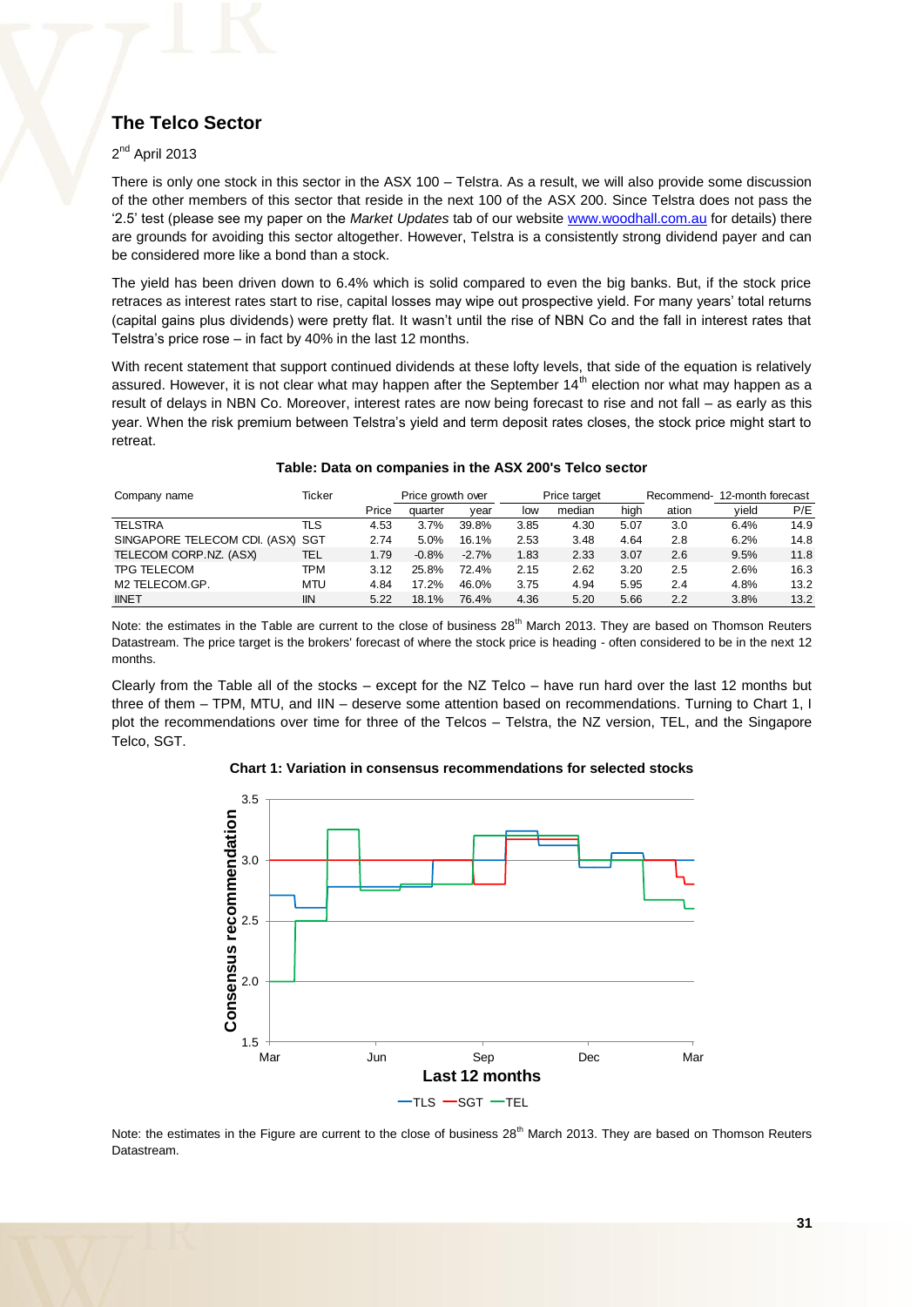Telstra's recommendation trace has been trending to the downside for much of the last 12 months, while SGT's recommendation has moved sideways. TEL has moved sideways since mid-2012 but was an 'outperform 2' 12 months ago.

The exuberance trace for this sector is shown in Chart 2. It behaved normally until mid 2012 – in that it repeatedly bounced off the 6% line. However, as rate cut after rate cut took income away from term deposit holders, these investors seemed to have stepped back into the market in search of yield. In so doing, they forced prices up into what would otherwise be serious overpricing. However, they have only so far bid down expected yield for the sector from 8.25% to 6% over the last 15 months – leaving a respectable gap or risk premium over term deposit rates. Exuberance is now back at moderate levels.

We continue to forecast good prospects for the ASX 200 at 11.9% for the next 12 months. However, the comparable forecast for this sector's capital gains is only 2.9%. As a dividend play Telstra still seems reasonable but little might be expected on the capital gains front. Of course Telstra's dividends are accompanied by 100% franking credits which is great for super funds in pension mode – unless of course, Wayne Swan has other ideas in his May budget.



#### **Chart 2: Exuberance in the IT sector**

Note: the estimates in the Figure are current to the close of business  $28<sup>th</sup>$  March 2013. They are based on Thomson Reuters Datastream. Please go to www.woodhall.com.au for more information on the assumptions behind the estimates.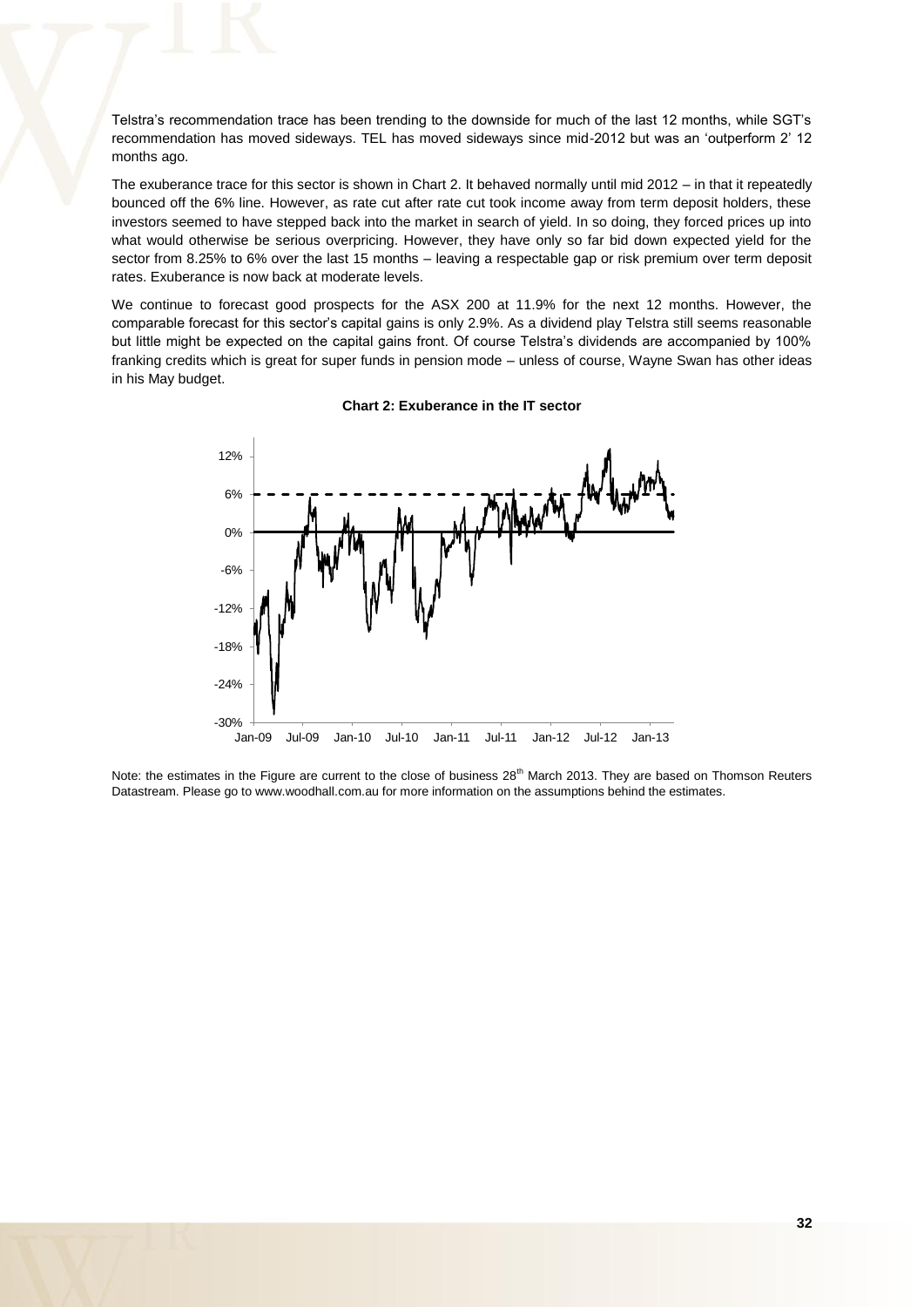## **The Utilities Sector**

### 16th April 2013

There are five ASX 100 stocks in the Utilities Sector. This sector is very much considered to be a defensive sector with good dividends. Only two of these stocks pass the '2.5' test on consensus recommendations for a market outperform (please see my paper on the *Market Updates* tab of our website [www.woodhall.com.au](http://www.woodhall.com.au/) for details) and one stock is only 0.1 away from that bound.

AGL Energy is a gas and electricity sales and distribution company, APA Group is involved in natural gas infrastructure while Spark Infrastructure Group (SKI) invests in infrastructure projects.

The yield on this sector gravitated towards 5.5% along with Financials, Property and Telcos over the last 15 months in what seems to be the place for cash on the sidelines to go to in search of better yields. However, as we can see from the Table, the price paths over the last 12 months have been many and varied. AGK, the biggest player in this sector does deserve some special mention because of its links to coal seam gas and some analysts say that this company will not do as well under a Coalition government.

#### **Table: Data on companies in the ASX 100's Utilities sector**

| Company name             | Ticker     |       | Price growth over |       | Price target |        |       |       | Recommend- 12-month forecast |      | Market cap. |
|--------------------------|------------|-------|-------------------|-------|--------------|--------|-------|-------|------------------------------|------|-------------|
|                          |            | Price | quarter           | vear  | low          | median | high  | ation | vield                        | P/E  | share       |
| <b>AGL ENERGY</b>        | AGK        | 15.52 | 0.5%              | 8.0%  | 16.00        | 16.57  | 18.00 | 2.5   | 4.3%                         | 12.8 | 42.3%       |
| <b>APA GROUP</b>         | APA        | 6.17  | 8.4%              | 17.1% | 4.77         | 5.94   | 6.50  | 2.6   | 5.8%                         | 27.7 | 22.1%       |
| <b>DUET GROUP</b>        | <b>DUE</b> | 2.39  | 10.6%             | 33.9% | 1.90         | 2.23   | 2.40  | 2.7   | 7.1%                         | 25.0 | 12.8%       |
| SPARK INFRASTRUCTURE GP. | SKI        | 1.72  | $-1.7%$           | 16.6% | 1.54         | .75    | l.97  | 2.5   | 6.4%                         | 10.6 | 9.0%        |
| <b>SP AUSNET</b>         | <b>SPN</b> | 1.22  | 8.4%              | 16.1% | 0.95         | 1.11   | 1.25  | 3.0   | 6.8%                         | 14.7 | 8.7%        |

Note: the estimates in the Table are current to the close of business  $13<sup>th</sup>$  April 2013. They are based on Thomson Reuters Datastream. The price target is the brokers' forecast of where the stock price is heading - often considered to be in the next 12 months.

The closing prices (on the 13th) are reasonable when compared with the target prices. After all, it is the dividend and stable prices that attract investors to this sector. AGK's forecast yield is the lowest at 4.3% but the others are much healthier.



**Chart 1: Variation in consensus recommendations for selected stocks**

Note: the estimates in the Figure are current to the close of business  $13<sup>th</sup>$  April 2013. They are based on Thomson Reuters Datastream.

AGK's recommendation trace in Chart 1 has slipped a fraction over the last 12 months while SKI's is a little better. While APA's current recommendation, at 2.6, is close to our value that we prefer before adding a stock to a portfolio, the trace has been a little wayward.